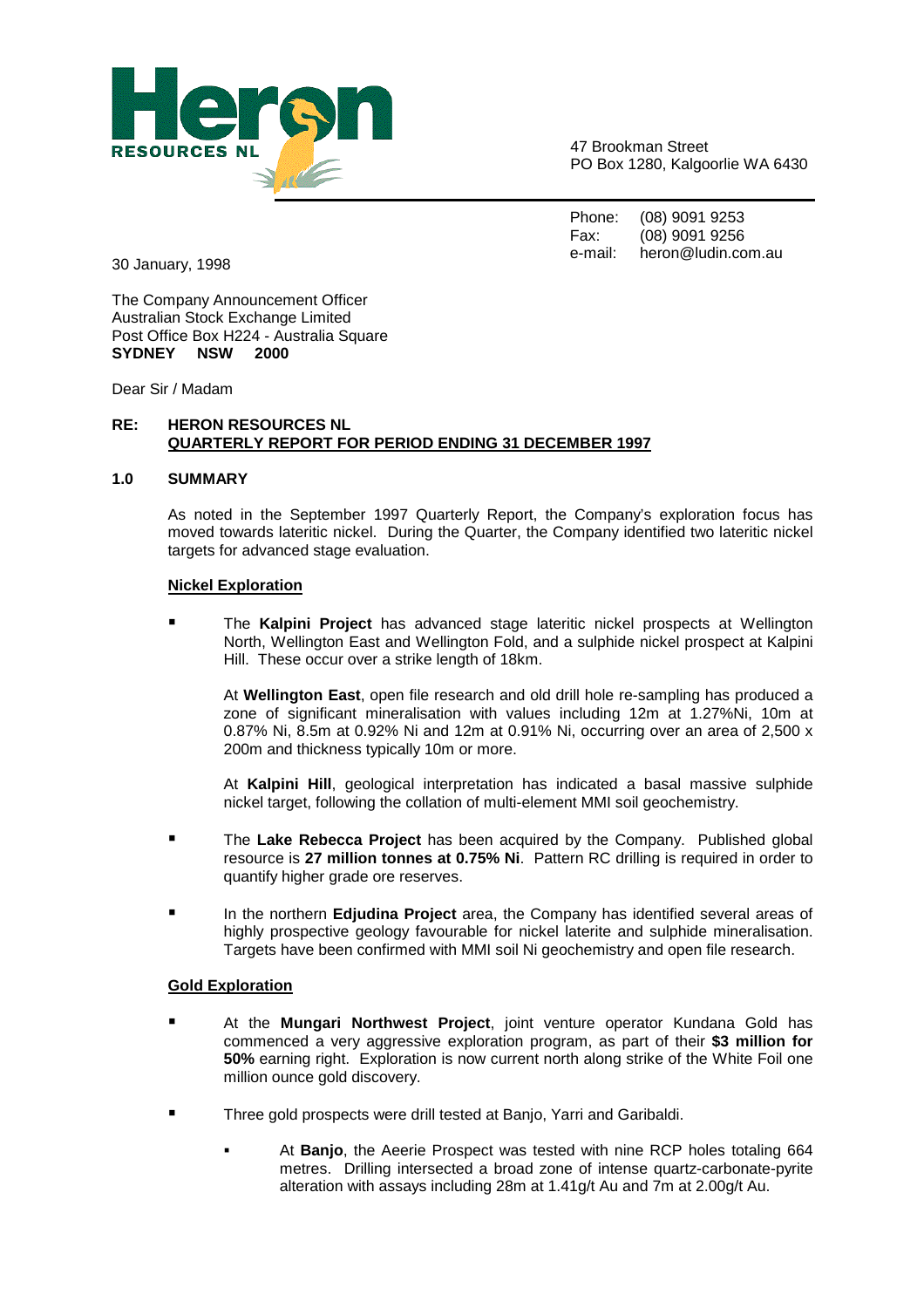- - At **Yarri**, six holes totaling 321 metres were completed, in-filling previous intercepts. A supergene intercept of 9m at 0.95g/t Au was recorded.
- - At **Garibaldi**, two RC holes totaling 160 metres were drilled to test a previously reported RAB drill intercept of 13m at 1.69g/t Au. The RC follow up returned 2m at 1.12g/t Au.
- - Soil sampling at Heron's Carosue South Prospect at Mulgabbie West has identified a 1.0km strike length MMI gold anomaly which is twenty times background.
- - The Company's regional soil geochemical programs are now essentially completed, and the projects are now ready to proceed to the drilling phase. RC drilling programs have been designed to test nickel targets at Kalpini, Lake Rebecca, north Edjudina, and gold targets at Carosue South. Drilling budget is 20,000 metres commencing in February this year.

## **2.0 EXPLORATION REVIEW**

## **2.1 Scotia Kanowna Province**

## **2.1.1** Scotia Kanowna Joint Venture Project

Heron 100%. MPI - Outokumpu right to earn 75% Nickel (- gold)

Reconnaissance BLEG soil sampling over all Joint Venture tenements was completed. Results have confirmed a moderate gold anomaly previously identified by Heron over granite adjacent to a sheared granite-greenstone contact east of the East Scotia nickel prospect.

Gold analysis of selected intervals from recent Aircore drilling returned one anomalous intercept of 2m at 0.22g/t Au from 38-40m (EOH) in hole ESAC-029.

## **2.1.2** Silver Swan North Project

Heron 100% Nickel - gold

Inactive.

**2.1.3** Scotia Kanowna Project

Heron 100% Gold (- nickel)

Federal East Prospect

Grant of the tenement is awaited.

King of the West Prospect

Soil geochemical surveying has defined granitoid gold anomalies of up to 24ppb Au.

Scotia North Prospect

No soil gold or nickel targets were generated. The area is now of low exploration priority.

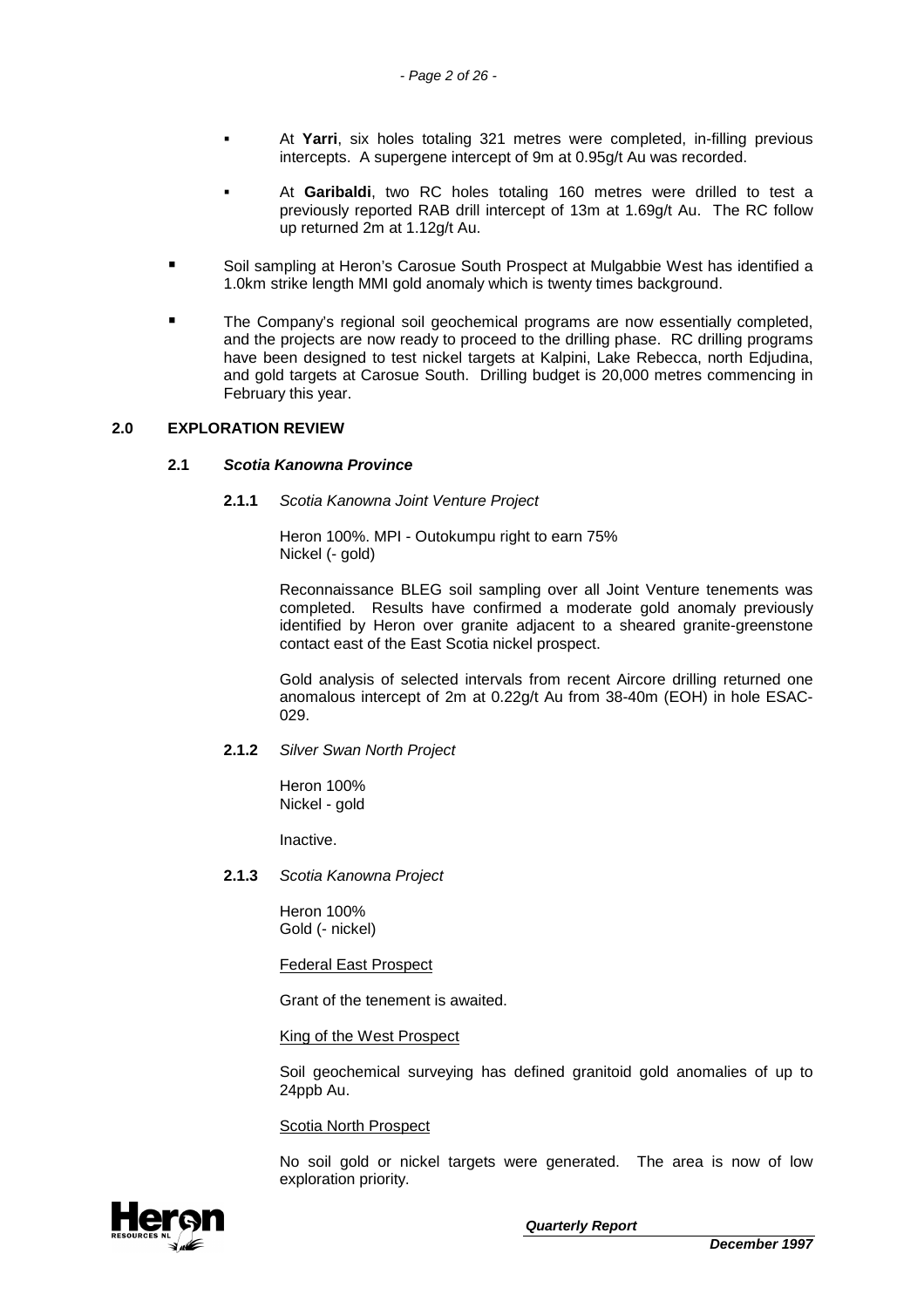## **2.1.4** Menzies East Joint Venture Project

Heron 100%. Golden State Resources right to earn 60% Gold - nickel

Strong soil anomalies up to 225ppb Au were returned from the western part of the joint venture area. This zone appears to be continuous with soil gold and bedrock anomalies located over a 600m strike length to the immediate north of the Heron joint venture ground.

First pass RAB drilling was conducted across the soil anomaly. This comprised 13 holes for 588 metres, giving an average depth of 45 metres which reflects the depth of weathering.

The RAB drilling located a probable bedrock source to the soil anomalism. Maximum grades were 0.1g/t Au at hole bottom on the western end of the drilled line.

**2.1.5** Kanowna East Project

Heron 100% Gold - nickel

Farm-out of the project is being sought.

## **2.2 Keith Kilkenny Province**

**2.2.1** Edjudina Project

Heron 100% Nickel - gold

Regional

The Company has been appraising and acquiring various tenements in order to generate contiguous holdings over its nickel targets.

Several Exploration and Prospecting Licence applications were lodged within the Keith Kilkenny Tectonic Zone along strike from existing Heron gold targets.

## Yarri Prospect

A total of six Reverse Circulation holes (YRC15-20) were drilled.

Drill holes YRC15-17 targeted a potential lode system defined by soil geochemistry to the west of the main Yarri lode. Results were disappointing and downgraded the possibility of parallel lodes on the western flank of the main lode.

Drill holes YRC18-20 targeted an area of shallow supergene mineralisation associated with the main Yarri lode. The aim was to define the lateral extent of the mineralisation. YRC18 returned low grade gold mineralisation with 9m at 0.95g/t Au.

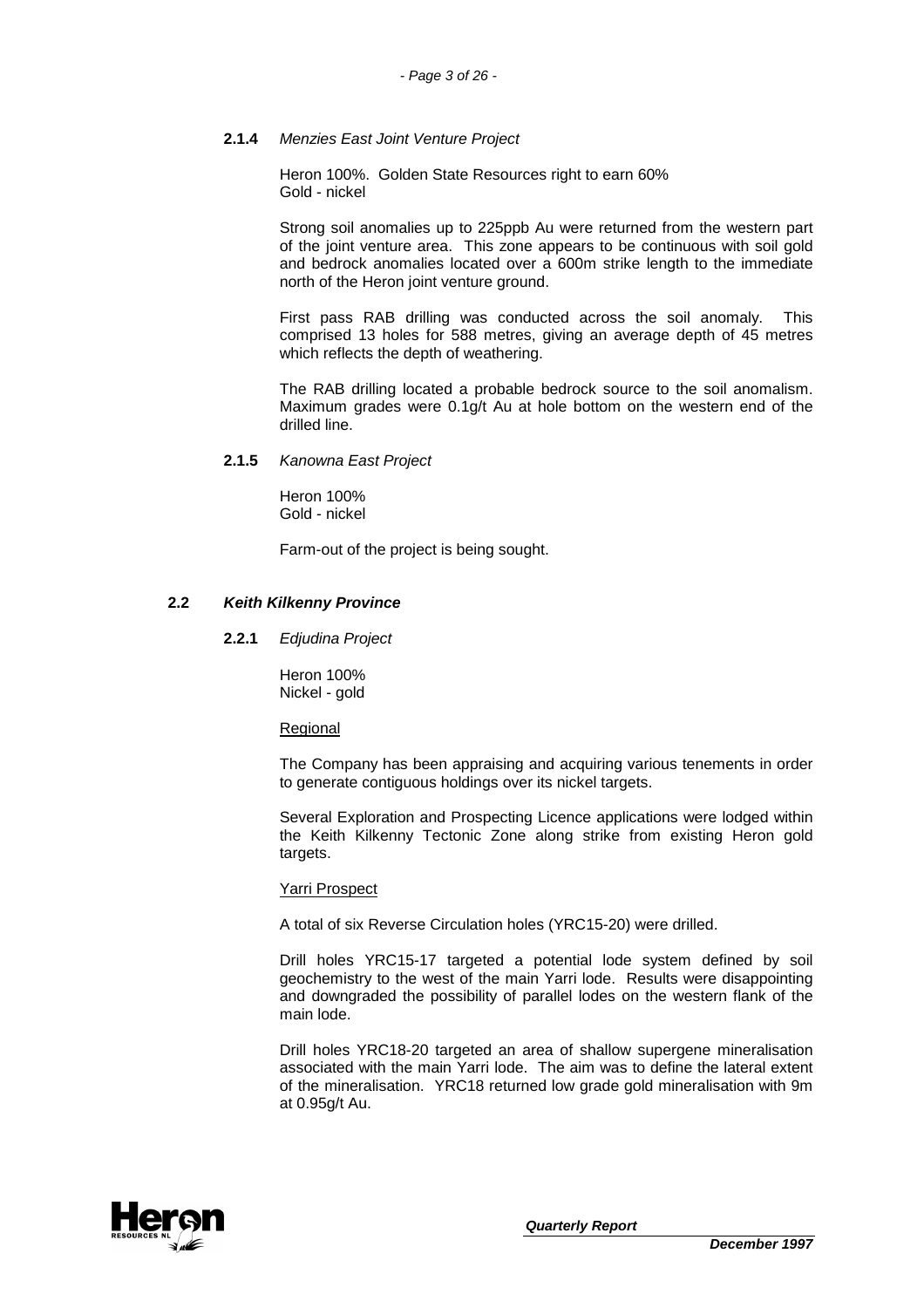|                                                                                                                                           | <b>Yarri Prospect</b><br><b>RC Intersection Summary</b> |      |    |    |   |      |
|-------------------------------------------------------------------------------------------------------------------------------------------|---------------------------------------------------------|------|----|----|---|------|
| <b>HOLEI N</b><br>FROMI (M<br>Toi (M)<br><b>INTERVAL</b><br>EASTI (M<br>NORTHI <sub>(</sub><br><b>GRADEI</b><br>(м)<br>G/T Au<br>M)<br>о. |                                                         |      |    |    |   |      |
| YRC <sub>17</sub>                                                                                                                         | 5095                                                    | 1070 | 14 | 15 |   | 1.02 |
|                                                                                                                                           |                                                         |      | 18 | 19 |   | 0.52 |
| YRC <sub>18</sub>                                                                                                                         | 5840                                                    | 1138 | 26 | 28 | 2 | 2.18 |
|                                                                                                                                           |                                                         |      | 33 | 42 | 9 | 0.95 |

## Banjo Prospect

Gold mineralisation at Aeerie has been mined from a north south striking shear zone with quartz (-tourmaline) veining and stockworks. The shear zone is hosted by sericite-chlorite (-carbonate) schists in meta-basalts, and is south along strike from the Great Banjo gold mine.

Soil geochemistry between the Banjo-Aeerie-Gibberts workings was completed by Heron, defining two follow up targets with peaks of 51 and 61ppb Au. These represent new targets away from known mineralisation, and have not yet been drill tested.

A total of nine angled Reverse Circulation holes (RCA8-16) were drilled at the Aeerie Prospect. The holes were all hammer drilled and totaled 644m.

Significant gold mineralisation was intersected, with the best gold grades occurring within the upper 15-50m associated with supergene enrichment.

An inferred resource will be calculated when all drill hole data is entered into the Heron database. Currently the tenement has a resource of 66,700t at 1.68g/t Au to a depth of 30m, located at the Great Banjo gold mine, north of Aeerie.

|                    | <b>Aeerie Prospect</b> |          |                                            |          |                 |               |  |
|--------------------|------------------------|----------|--------------------------------------------|----------|-----------------|---------------|--|
| HOLEI <sub>N</sub> | NORTHI <sub>(</sub>    | EASTI (M | <b>RC Intersection Summary</b><br>Fromi (m | Toi (M)  | <b>INTERVAL</b> | <b>GRADEI</b> |  |
| о.                 | M)                     |          |                                            |          | і (м)           | G/T Au        |  |
| RCA <sub>8</sub>   | 1010                   | 980      | 21                                         | 29       | 8               | 1.18          |  |
|                    |                        |          | 42                                         | 50 (EOH) | 8               | 0.90          |  |
| RCA <sub>9</sub>   | 1010                   | 1040     | 83                                         | 88       | 5               | 0.73          |  |
|                    |                        |          | 92                                         | 93       | 1               | 0.56          |  |
| RCA <sub>10</sub>  | 1030                   | 1020     | 29                                         | 57       | 28              | 1.41          |  |
| inc.               |                        |          | 50                                         | 53       | 3               | 4.63          |  |
| RCA <sub>11</sub>  | 990                    | 1000     | 17                                         | 20       | 3               | 1.76          |  |
|                    |                        |          | 24                                         | 25       | 1               | 0.88          |  |
| RCA <sub>12</sub>  | 990                    | 1020     | 36                                         | 53       | 17              | 1.17          |  |
| inc.               |                        |          | 36                                         | 43       | $\overline{7}$  | 2.00          |  |
| RCA <sub>13</sub>  | 970                    | 1000     | 18                                         | 21       | 3               | 0.92          |  |
| RCA <sub>14</sub>  | 970                    | 1040     | 56                                         | 75       | 19              | 0.67          |  |
| inc.               |                        |          | 63                                         | 70       | $\overline{7}$  | 1.08          |  |
| RCA <sub>16</sub>  | 1050                   | 1040     | 82                                         | 89       | 7               | 1.04          |  |

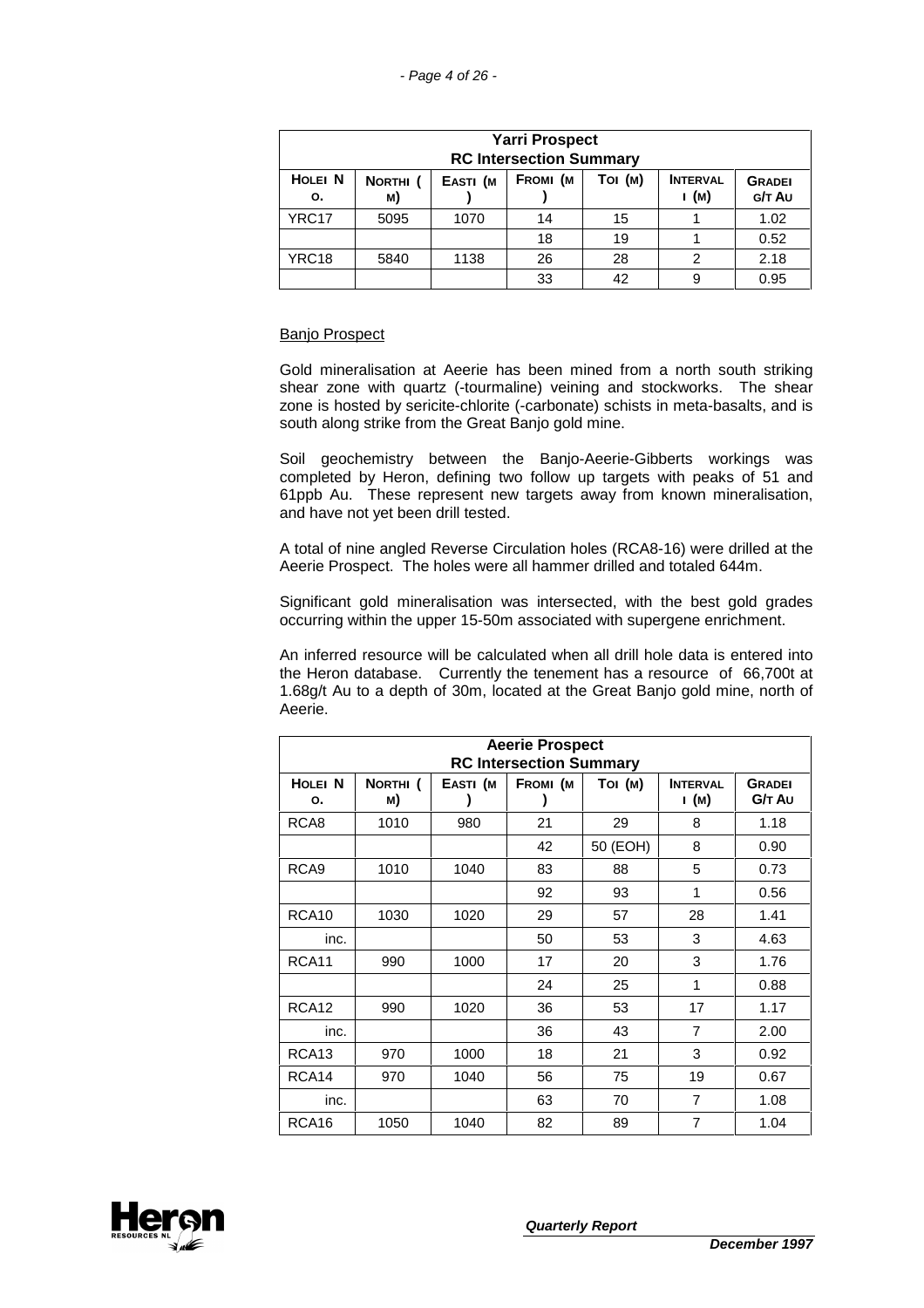## Gairdners Find Prospect

Blanket 400 x 100m soil geochemistry was completed. Two anomalous gold trends warranting follow up were indicated. The first extends along the western length of the tenement (at a 10ppb Au threshold), and encompasses two groups of workings. The best result from these workings from 14 mullock samples was 6.46g/t Au, with all samples anomalous. Anomaly area is 1,600 x 25m, with peak of 15ppb Au.

The second anomalous trend is most pronounced at the northern-centre of the tenement. Anomaly area is 700 x 150m, with a peak of 25ppb Au.

## Boyce Creek Prospect

The Boyce Creek prospect area covers part of the mafic-ultramafic sequence marginal to the sediment-tuff filled Keith Kilkenny Rift. These margins to the rift are considered highly prospective for Archaean gold deposits, and ultramafic-hosted lateritic and sulphide nickel deposits.

MMI soil geochemistry on an 800 x 200m pattern was completed. Anomalous nickel values map the komatiite regolith. Peak values were 4,079ppb Ni and 9.31ppb Au. RC drill follow up is planned for the March Quarter.

## Lady Byron Prospect

The prospect was acquired through the purchase of 100% of two Mining Leases. The tenements adjoin the McAuliffe Well gold resource, and contain a komatiite unit which is prospective for nickel.

## Quondong South Prospect

The Quondong tenements cover an area of lake and dune country marginal to Lake Rebecca. Soil geochemistry was completed, returning a maximum gold value of 0.96ppb against a background of 0.11ppb.

#### Outcamp Bore Prospect

A soil sample program was completed. Targets were generated from open file soil and rock chip geochemistry, and the location of old workings. These form a NW trend, which was sampled on a 400 x 100m grid.

Results were generally low. The maximum value was 14ppb Au against a background that was less than 1ppb. Further work is planned, once regional evaluations are completed.

## Wallbrook Hill Prospect

A blanket BLEG soil sampling program on a 400 x 100m grid was completed.

Values for gold were generally low. One spot value of 166ppb Au requires further investigation, and a low order anomaly of 3 to 11ppb Au occurring over a 600m strike will require in-fill sampling.

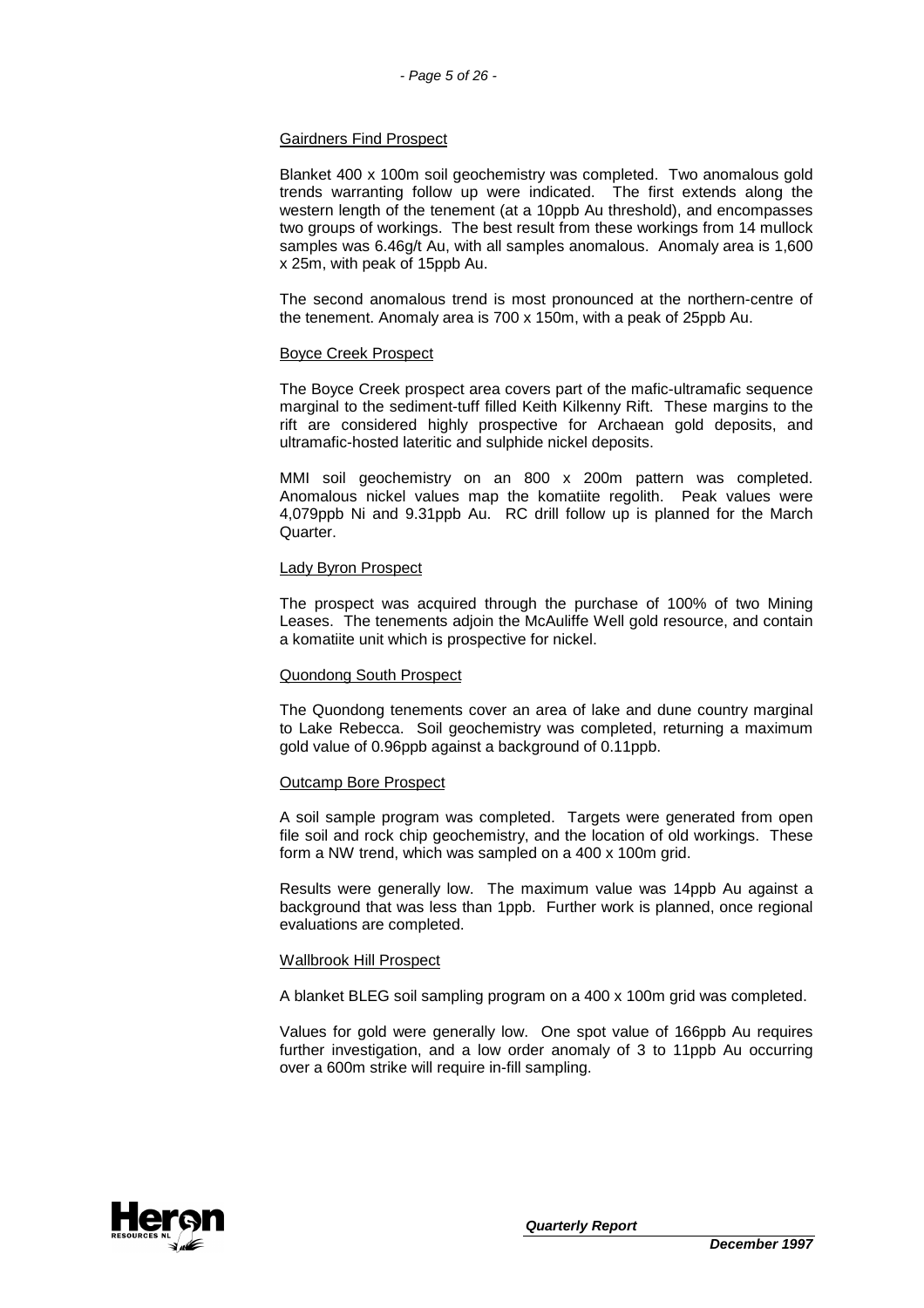## **2.2.2** Mulgabbie Project

Heron 100% Nickel - gold

#### **Regional**

Additional Exploration Licences have been acquired at Mulgabbie, with several successes at ballot in key areas.

#### Lake Rebecca Lateritic Nickel Project

Agreement has been reached for the acquisition of the Lake Rebecca Lateritic Nickel Project.

The project area covers mafic to ultramafic units of the Mulgabbie Formation striking NNW along the southern shores of Lake Rebecca. This sequence represents the eastern margin of the Keith Kilkenny Rift.

The northern project area consists of a silica and iron rich laterite capping, overlying saprolitic ultramafic. Nickel mineralisation occurs as flat lying sheets in both lithological settings.

The southern project area is entirely concealed by aeolian and alluvial covered related to the Lake Rebecca playa lake system.

Aeromagnetics confirm the northern outcropping ore hosting ultramafic continues into the southern playa covered area. This southern area represents a significant exploration target.

Bass Strait Oil and Gas NL in the early 1980s defined a global resource of **27 million tonnes at 0.75% Ni** with Co credits.

Previous RC drill intercepts include 34m at 1.38% NiCo, 32m at 1.66% NiCo, 38m at 1.28% NiCo and 14m at 1.46% NiCo (NiCo = Ni + 4Co).

#### Mulgabbie West Prospect

Heron's tenements adjoin and are along strike of the Old Plough Dam - Khartoum mineralised trend (one million ounce gold discovery). Aeromagnetic interpretation of the Heron prospect area identified several discrete high priority targets with similar structural signatures to the neighbouring Carosue gold deposit. These were followed up with soil geochemical sampling.

A number of significant but low level soil gold anomalies exceeding 20x background were generated from the first pass 400 x 100m MMI soil program. Anomalous zones were in-filled to 200 x 50m.

Considering the extremely low background gold levels, the results are highly encouraging, as the anomalous zones occur within a transported regolith of calcareous colluvial and alluvial soils. The Carosue South anomalies are coincident with a N-S aeromagnetic linear which is associated with the Carosue gold deposit.

Two anomalous zones have been prioritised for follow up drilling:

**i) Carosue West**: 2,300 x 350m zone with peak values to 11.65ppb  $\Delta$ <sub>U</sub>

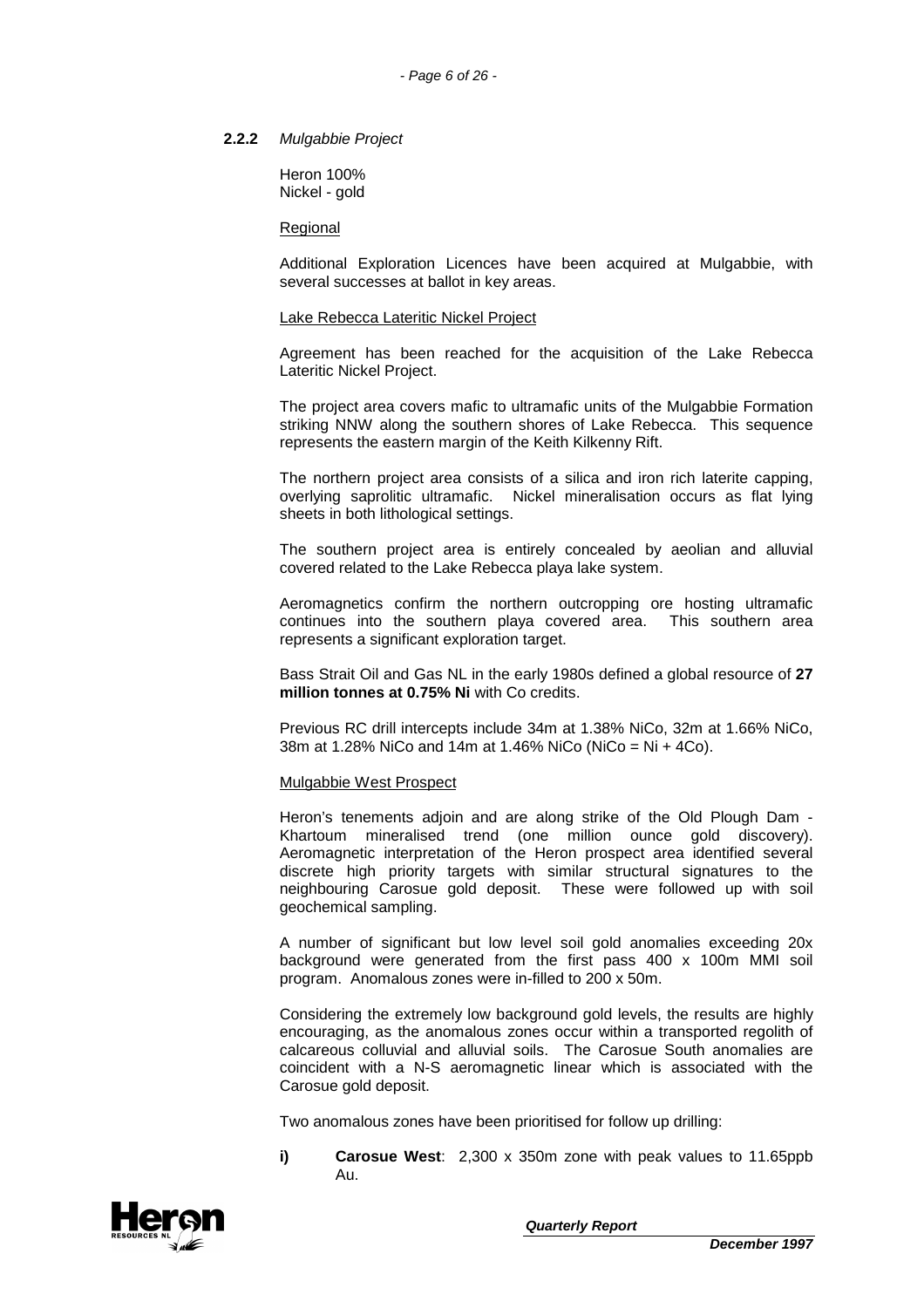**ii) Carosue South**: adjacent and parallel to the above anomaly and comprising a 1,100 x 150m zone with peak values to 10.20ppb Au.

#### Round Hill Prospect

A 400 x 100m BLEG program was completed. A follow up target was generated, with anomalies of 15 to 27ppb Au.

#### Rough Gap Prospect

Soil sampling on a 400 x 100m pattern was completed. No follow up targets were generated, although the prospect is along strike from the previously reported Heron Whitsunday target.

#### Crab Hill Prospect

Soil sampling on a 400 x 100m pattern was completed across five tenements. Open file research indicated five gold target zones located along the central axis of the tenement group, based on anomalous auger samples, RAB drill holes and structural interpretation. A gossan is also recorded.

Initial results showed a zone of anomalous copper values coincident with the gossan occurrence. Check sampling and repeat assays of samples have proved to be erratic. Several moderately anomalous values are however indicated and when all checks are collated, mapping and field checking will commence.

#### Old Pinjin Prospect

The tenement encompasses a folded sequence of mafic and felsic lavas and meta-sedimentary units. A large granitoid intrusion underlies part of the most northern tenement boundary. The Keith Kilkenny Lineament changes strike direction as it passes around the south-west margin of this granitoid, which can provide a locus for gold mineralisation. This structure controls gold mineralisation to the immediate northwest along strike at the Mulgabbie mining centre.

An 800 x 100m BLEG program is current.

## **2.2.3** Karonie South Project

Heron 100% Gold - nickel

#### Regional

Additional Exploration Licence applications have been lodged. Total contiguous area under application and granted is now  $940 \text{km}^2$ . This is dominantly greenstone belt associated with the Keith Kilkenny Lineament. The belt contains one million ounce resource/production to the north at Karonie and Old Plough Dam-Khartoum, confirming the belt's prospectivity.

Final aeromagnetic interpretation products have been received including digital and hard copy images, interpretations and report. Several major NE trending cross structures are indicated, which are favourable gold targets.

Regional 800 x 200m soil geochemistry commenced. Initial results indicate low order gold anomalies up to 9ppb, associated with areas of aeromagnetic activity.

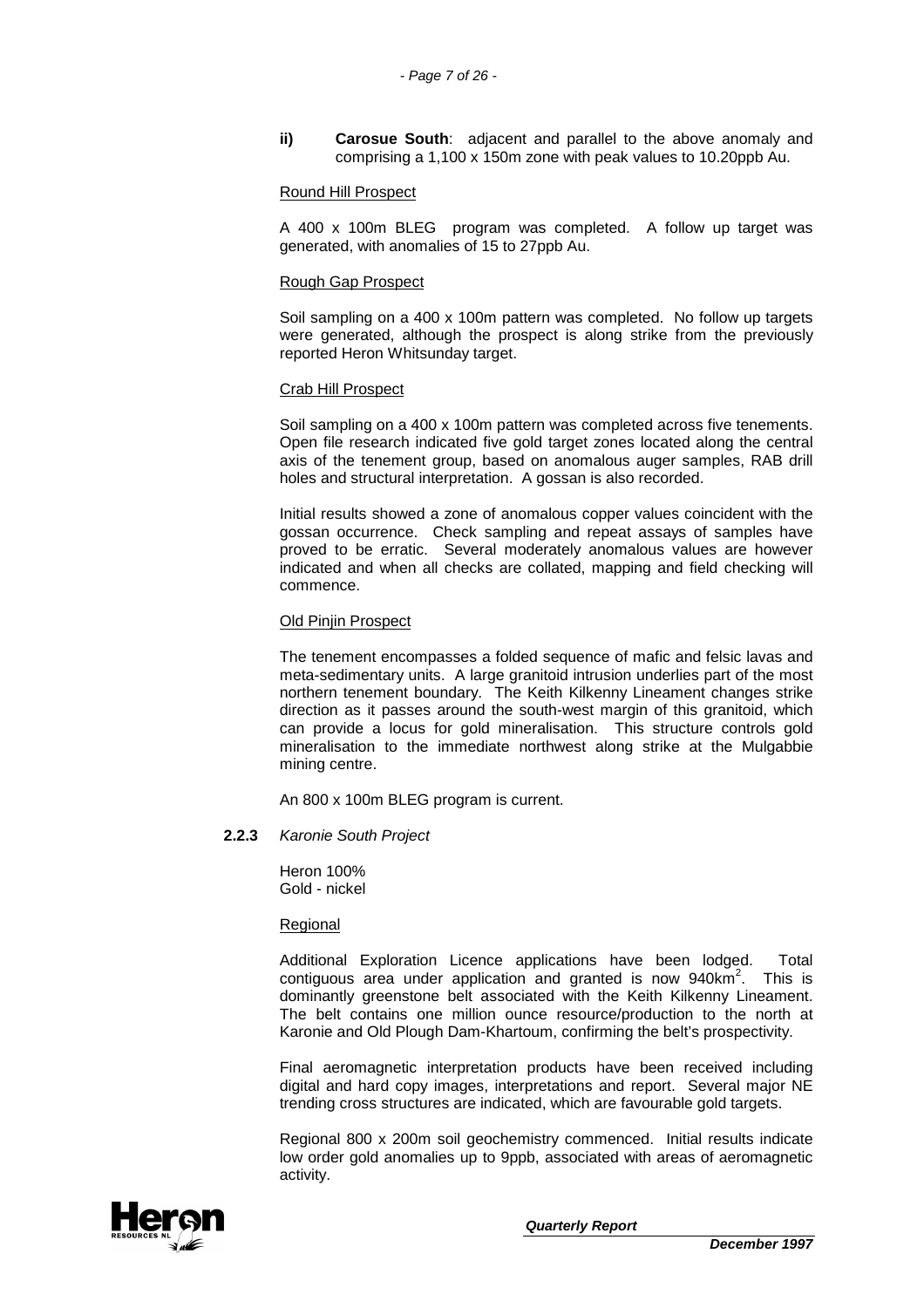## **2.3 Emu Fault Province**

## **2.3.1** Gindalbie East Project

Heron 100% Nickel - gold

Regional

Additional Exploration Licence applications have been lodged (in ballots).

The open file compilation has been completed, highlighting several areas with previous lateritic nickel drill intersections.

## Wellington North Prospect

Selective re-sampling at one metre intervals from the previously reported September 1997 RAB program was completed.

|                  | <b>Wellington North Prospect</b><br><b>RAB One Metre Check Assays</b> |             |                               |     |                  |              |              |
|------------------|-----------------------------------------------------------------------|-------------|-------------------------------|-----|------------------|--------------|--------------|
| <b>HOLE</b>      | <b>NORTH</b>                                                          | <b>EAST</b> | <b>FROM</b>                   | To  | <b>INTERCEPT</b> | <b>GRADE</b> | <b>GRADE</b> |
| <b>No</b>        | (M)                                                                   | (M)         | (M)                           | (M) | (M)              | Ni%          | Co%          |
| WRB1             | 2665                                                                  | 6977        | 5                             | 11  | 6                | 0.44         | 0.025        |
| WRB <sub>2</sub> | 2632                                                                  | 6959        | 4                             | 24  | 20               | 0.88         | 0.072        |
|                  |                                                                       | Incl.       | 6                             | 17  | 11               | 1.01         | 0.113        |
| WRB3             | 2599                                                                  | 6932        | 10                            | 24  | 14               | 1.03         | 0.029        |
|                  |                                                                       | Incl.       | 15                            | 22  | $\overline{7}$   | 1.23         | 0.034        |
| WRB4             | 2567                                                                  | 6910        | 1                             | 24  | 23               | 1.03         | 0.046        |
|                  |                                                                       | Incl.       | 9                             | 20  | 11               | 1.38         | 0.065        |
| WRB5             | 2533                                                                  | 6884        | $\overline{2}$                | 16  | 14               | 0.60         | 0.022        |
| WRB8             | 2568                                                                  | 7111        | 5                             | 12  | $\overline{7}$   | 0.62         | 0.031        |
|                  |                                                                       | Incl.       | 11                            | 12  | 1                | 1.04         | 0.018        |
| WRB9             | 2535                                                                  | 7087        | 8                             | 16  | 8                | 0.56         | 0.048        |
| WRB10            | 2503                                                                  | 7064        | 9                             | 20  | 11               | 0.75         | 0.065        |
|                  |                                                                       | Incl.       | 12                            | 16  | $\overline{4}$   | 0.94         | 0.096        |
| WRB11            | 2472                                                                  | 7040        | 9                             | 22  | 13               | 0.81         | 0.042        |
|                  |                                                                       | Incl.       | 17                            | 19  | $\overline{2}$   | 1.02         | 0.030        |
| <b>WRB12</b>     | 2430                                                                  | 7018        | 10                            | 14  | 4                | 0.54         | 0.031        |
| WRB18            | 2328                                                                  | 6815        | 8                             | 12  | 4                | 0.45         | 0.029        |
| WAC1             | 2665                                                                  | 6979        | $\overline{7}$                | 9   | $\overline{2}$   | 0.60         | 0.026        |
| WAC2             | 2632                                                                  | 6957        | 5                             | 24  | 19               | 1.18         | 0.065        |
|                  |                                                                       | Incl.       | 9                             | 20  | 11               | 1.55         | 0.075        |
| WAC3             | 2599                                                                  | 6935        | 9                             | 28  | 19               | 1.24         | 0.046        |
|                  |                                                                       | Incl.       | 10                            | 23  | 13               | 1.52         | 0.059        |
| <b>WRB</b>       | <b>RAB Drill holes</b>                                                |             | <b>WACAircore Drill holes</b> |     |                  |              |              |

As would be expected, the width of intersections has been marginally reduced through the one metre sampling.

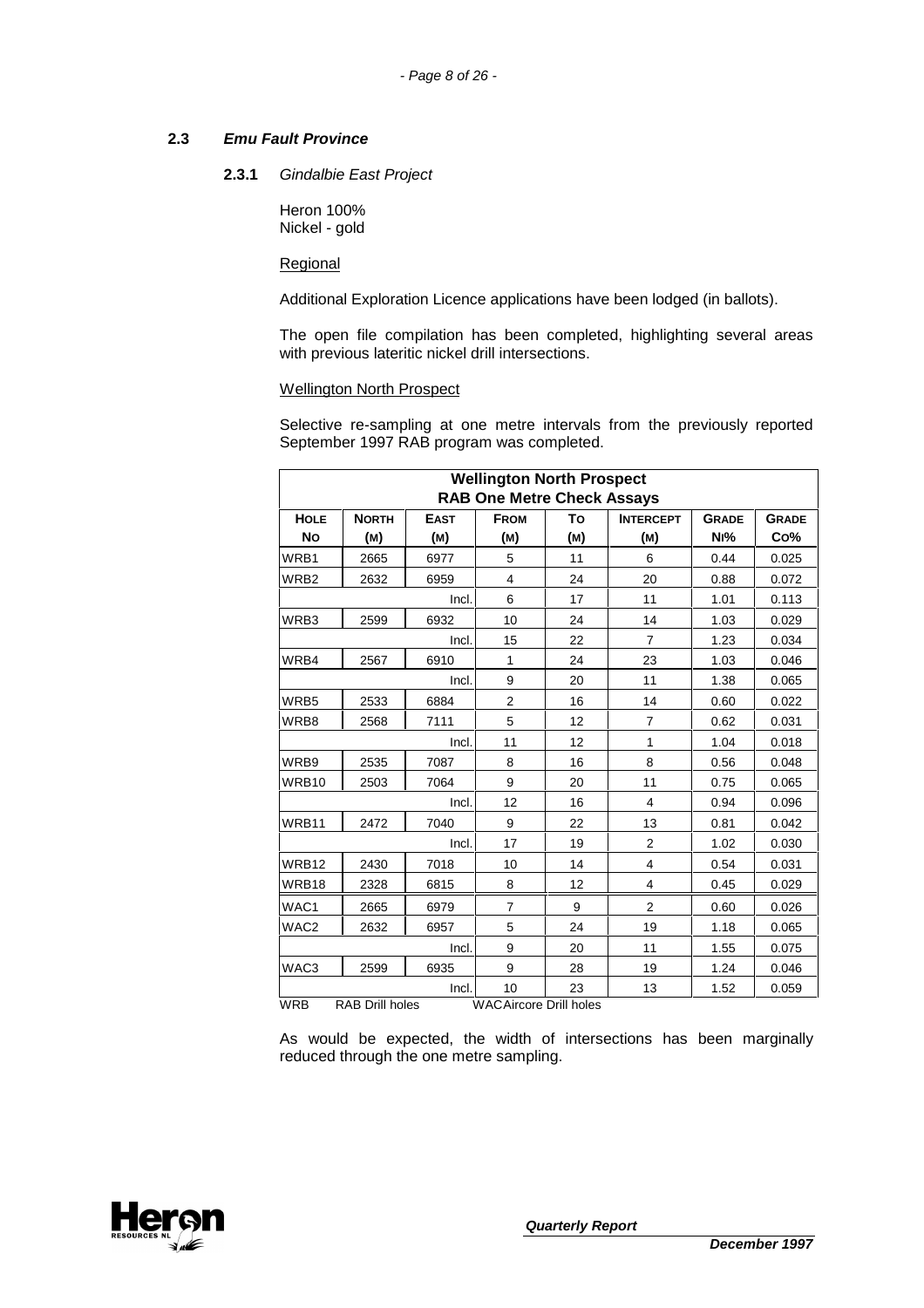## Wellington East Prospect

At Wellington East, ore grade lateritic nickel has been identified by Heron over a strike length of 1.5km in previously non-sampled oxide sections in four reconnaissance Norex drill holes. Ore grade intercepts are also present in "Nickel Boom" Inco, WMC and Union Oil drilling. Results of the old hole resampling and previous drilling were:

|             | <b>Wellington East Prospect</b>  |             |             |                      |                  |              |                     |  |
|-------------|----------------------------------|-------------|-------------|----------------------|------------------|--------------|---------------------|--|
|             | <b>Previous Drilling Summary</b> |             |             |                      |                  |              |                     |  |
| <b>HOLE</b> | <b>NORTH</b>                     | <b>EAST</b> | <b>FROM</b> | То                   | <b>INTERCEPT</b> | <b>GRADE</b> | <b>GRADE</b>        |  |
| <b>No</b>   | (M)                              | (M)         | (M)         | (M)                  | (M)              | Ni%          | Co%                 |  |
|             |                                  |             |             | <b>NOREX</b>         |                  |              |                     |  |
| WEP4        | 6647100                          | 403480      | 16          | 28                   | 12               | 0.91         | 0.071               |  |
| WEP6        | 6647710                          | 403110      | 12          | 28                   | 16               | 0.64         | 0.037               |  |
| WEP7        | 6648160                          | 402810      | 12          | 36                   | 24               | 0.71         | 0.026               |  |
| WEP8        | 6648450                          | 402490      | 36          | 48                   | 12               | 0.52         | 0.118               |  |
|             |                                  |             |             | <b>INCO Drilling</b> |                  |              |                     |  |
| Z14021      | 6647110                          | 403390      | 27          | 34.5                 | 7.5              | 0.69         | 0.043               |  |
| Z14022      | 6647110                          | 403490      | 24          | 52.5                 | 28.5             | 0.93         | 0.020               |  |
|             |                                  |             |             | <b>WMC</b>           |                  |              |                     |  |
| 170         | 6646200                          | 403680      | 18          | 24                   | 6                | 0.77         | 0.028               |  |
| 171         | 6646480                          | 403550      | 18          | 26                   | 8                | 0.72         | 0.043               |  |
| 173         | 6647080                          | 403230      | 12          | 24                   | 12               | 0.83         | 0.045               |  |
| 178         | 6648760                          | 402420      | 9           | 12 (EOH)             | 3                | 0.78         | 0.034               |  |
|             |                                  |             |             | <b>Union Oil</b>     |                  |              |                     |  |
| <b>WR21</b> | 6647630                          | 403000      | 27.4        | 30.5                 | 3.0              | 0.90         | <b>Not</b>          |  |
|             |                                  |             |             |                      |                  |              | assay               |  |
| <b>WR22</b> | 6647600                          | 402950      | 33.5        | 36.6                 | 3.1              | 0.80         | <b>Not</b>          |  |
|             |                                  |             |             |                      |                  |              | assay               |  |
| <b>WR29</b> | 6648010                          | 403100      | 18.3        | 27.4                 | 9.1              | 0.71         | <b>Not</b>          |  |
|             |                                  |             |             |                      |                  |              | assay               |  |
| <b>WR30</b> | 6648050                          | 403160      | 12.2        | 15.2                 | 3                | 0.73         | <b>Not</b>          |  |
|             |                                  |             |             | (EOH)                |                  |              | assay               |  |
| <b>WR35</b> | 6647980                          | 403050      | 21.3        | 25.9                 | 4.6              | 0.89         | <b>Not</b><br>assay |  |
|             |                                  |             |             | (EOH)                |                  |              |                     |  |
| <b>WR49</b> | 6648300                          | 402880      | 15.2        | 27.4                 | 12.2             | 1.28         | <b>Not</b><br>assay |  |
|             |                                  |             |             | (EOH)                |                  |              |                     |  |

The previous drilling indicates that lateritic nickel mineralisation occurs over an area of 2,500 x 200m, with ore thickness typically 10m or more. Only the Norex and Inco drilling, which were testing nickel sulphide targets, have evaluated the full laterite profile. Accordingly, ore thickness could well exceed 10m.

In addition, most of drilling was directed at sulphide targets to the east of main laterite targets. Again, good potential exists for ore thickness to exceed the 10m indicated in existing reconnaissance drilling.

In view of the presence of the known mineralisation at Wellington East, a light RC rig is being contracted for the initial drill program, rather than completing a first pass RAB program.

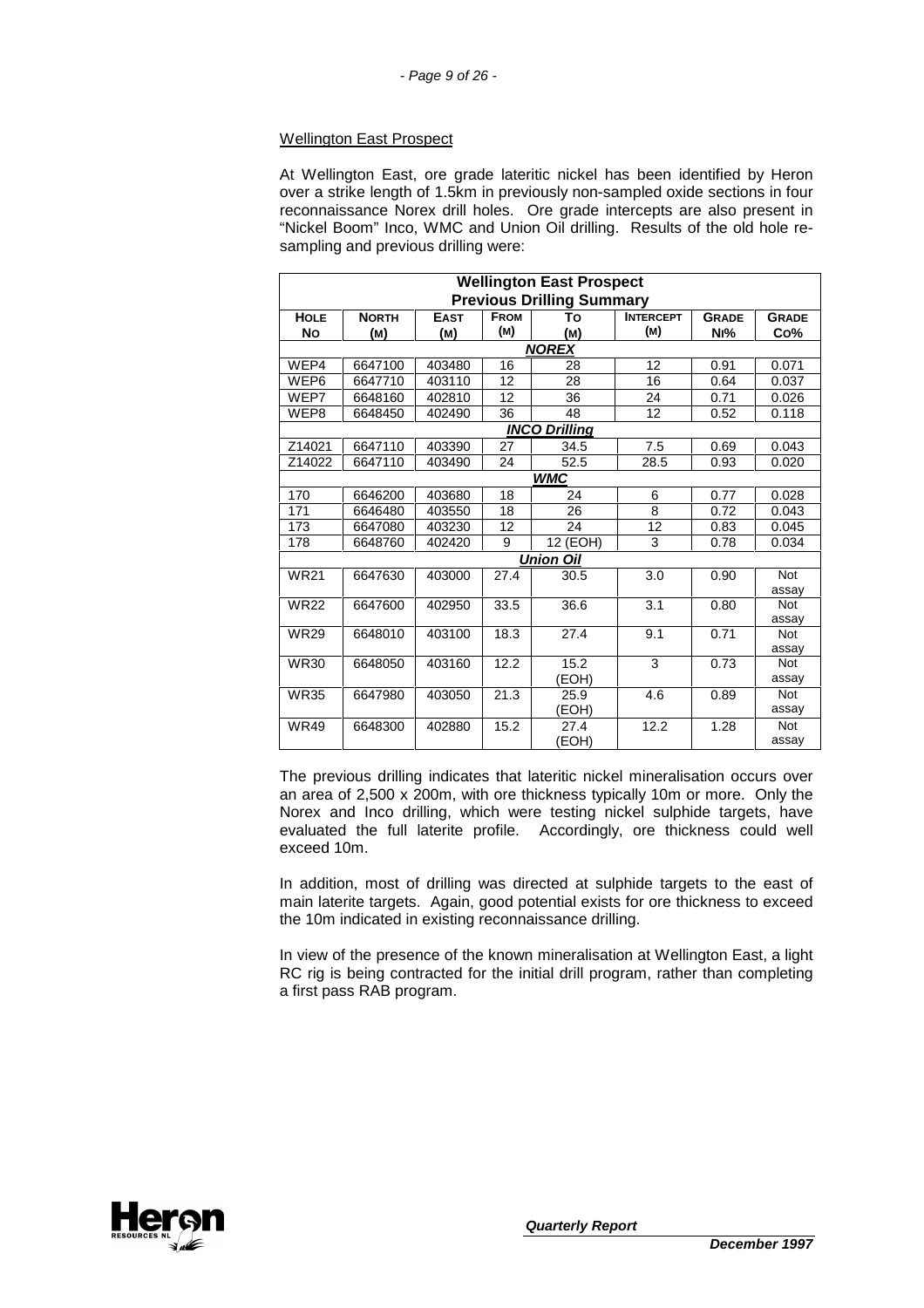#### Kalpini Hill Prospect

Geological interpretations confirm the exploration target at Kalpini Hill is basal contact komatiite channel nickel sulphides, rather than lateritic nickel. MMI soil geochemistry indicates a coincident Ni-Cu anomaly.

SIROTEM surveying will be required to advance the prospect to a drilling stage

#### Garibaldi Prospect

Two RCP holes (GRC1 and 2, 160m) were completed to test the down dip extensions of GBR109 (16m at 6.4g/t Au from 16m) and GBR110 (8m at 0.8g/t Au from 52m). Best result was 2m at 1.12g/t Au, duplicating the GBR110 intercept rather than GBR109.

|                                                                                                                                             | <b>Garibaldi Prospect</b><br><b>RC Intersection Summary</b> |      |    |    |   |      |
|---------------------------------------------------------------------------------------------------------------------------------------------|-------------------------------------------------------------|------|----|----|---|------|
| <b>HOLEI N</b><br>FROMI (M<br>Toi (M)<br><b>INTERVAL</b><br>EASTI (M<br>NORTHI <sub>(</sub><br><b>GRADEI</b><br>і (м)<br>G/T Au<br>о.<br>M) |                                                             |      |    |    |   |      |
| GRC1                                                                                                                                        | 4770                                                        | 1725 | 43 | 44 |   | 0.57 |
|                                                                                                                                             |                                                             |      | 50 | 53 | 3 | 0.84 |
| GRC <sub>2</sub>                                                                                                                            | 4770                                                        | 1745 | 61 | 64 | 3 | 0.64 |
|                                                                                                                                             |                                                             |      | 71 | 73 | っ | 1.12 |

#### Garibaldi Smith Nickel Prospect

Heron option for 100% Nickel-cobalt-manganese-gold

In the eastern Garibaldi prospect area, previous costean sampling has returned up to 2.6% Ni, 1.4% Co and 48% Mn, occurring within lateritised ultramafic.

A four hole RAB traverse was completed across the northern anomaly extension. The presence of ultramafic was confirmed, but no ore grade lateritic nickel was present.

#### Kalpini West Prospect

Soil sampling on a 200 x 50m pattern was completed. Gold assays were generally of a low ratio to background. Several spot highs were however recorded with peak of 37ppb Au. Follow up is required.

#### Gindalbie South Prospect

Low order gold values were returned from soil sampling.

#### Mayday North Prospect

MMI soil values to 5.7ppb Au were returned, being immediately north along strike from the Mayday gold resource. Further work is required.

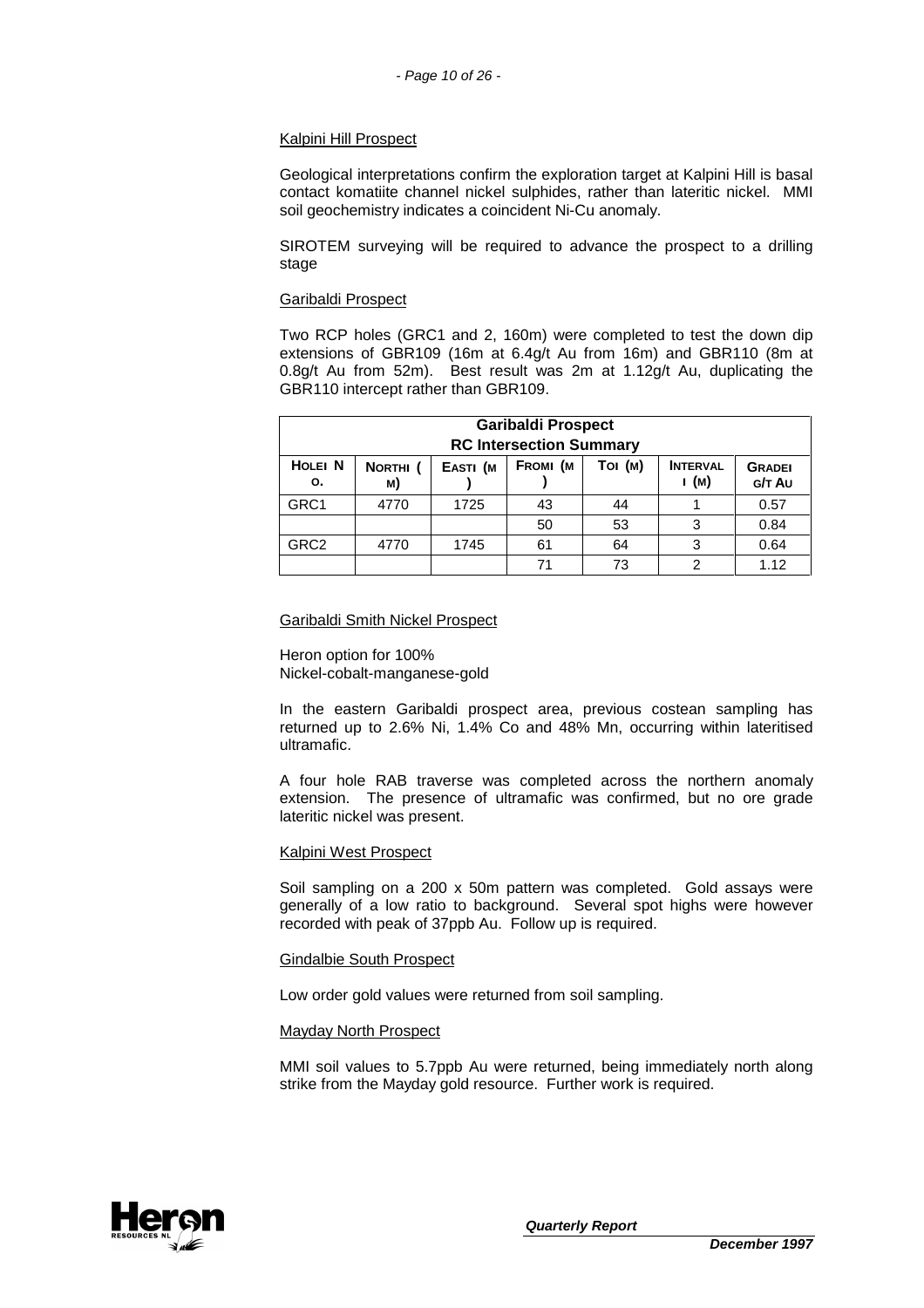## Lindsays Find Prospect

A maximum value of 29ppb was recorded in soil sampling of the tenement which adjoins the Lindsays Find open cut. Ground checking of the anomaly is required.

## **2.3.2** Transline Project

Heron 100% Gold

Exploration Licence applications have been lodged targeting Golden Cities style granitoid gold mineralisation.

## **2.4 Mungari Province**

#### **2.4.1** Mungari Northwest Joint Venture Project

Heron 100%, Kundana Gold right to earn 50% Gold

The project area is NW along strike from the Mines and Resources Australia-Mineral Commodities White Foil one million ounce gold discovery.

A Joint Venture between Kundana Gold Pty Ltd and Heron has been finalised. Kundana may earn a 50% interest in the tenements by sole funding the initial \$3.0 million of exploration.

A high resolution aeromagnetic survey has been completed, and interpreted.

This clearly demonstrates:

- **a.** The White Foil hosting mafic unit unequivocally trends north into the Heron project area, where it occurs as the synformal limbs of the Powder Sill structure.
- **b.** Strong NE trending cross structures are present, being the SW extension of the Black Flag and Royal Standard fault systems. These structures host the Mount Pleasant gold mining centre to the northeast of the Heron project area.
- **c.** Northwest structures related to the Zuleika Shear Zone are present.

Soil auger geochemistry of targets has commenced. No results are yet available

## **2.5 Leonora Laverton Province**

#### **2.5.1** Laverton Joint Venture Project

Heron 100%. Metex right to earn 70%. Gold - nickel

Metex advise vacuum drilling returned anomalies of up to 26ppb Au, with supporting As, Sb and Pb anomalism. Detailed aeromagnetics has commenced.

Compilation of results is awaited.

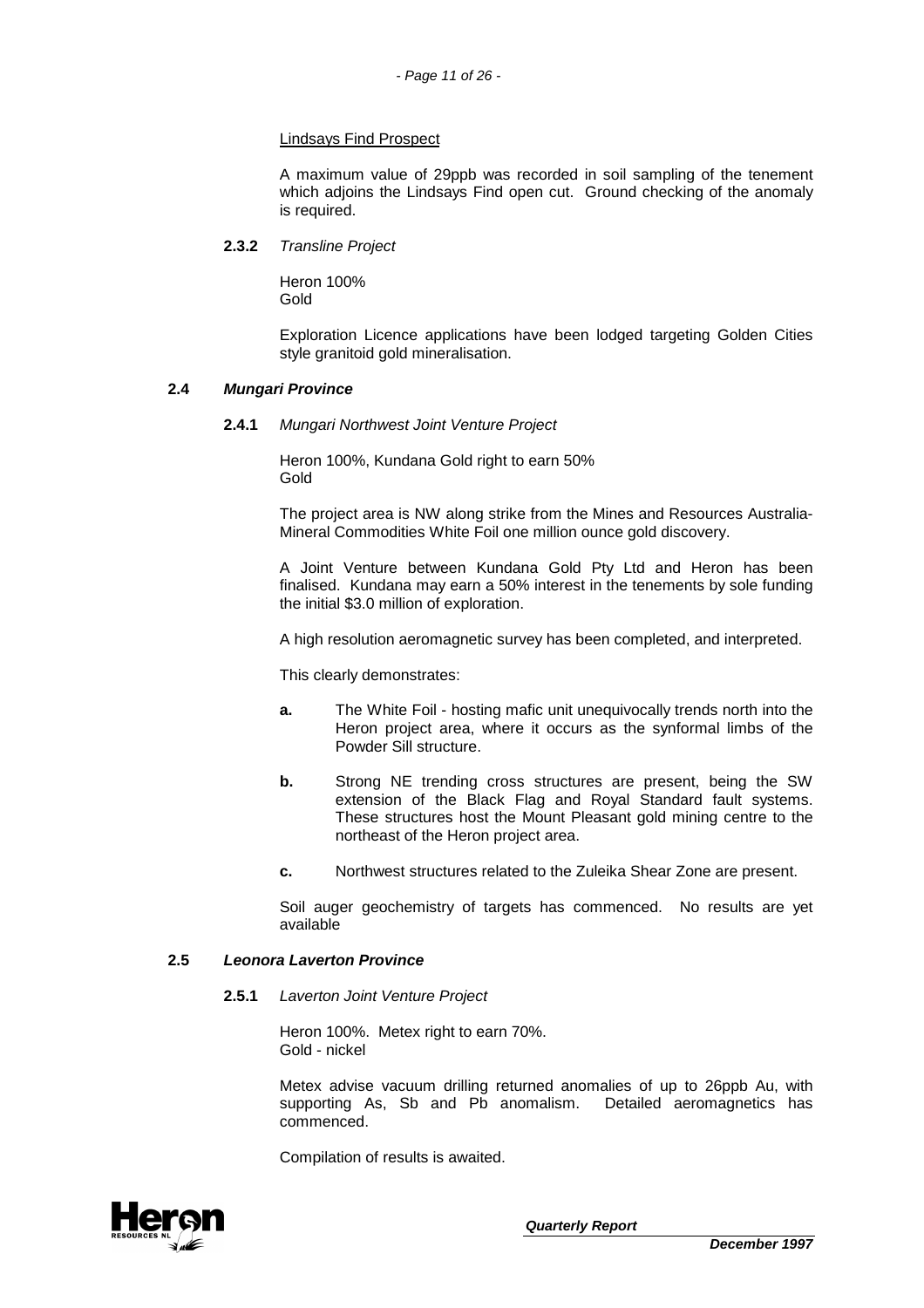## **2.5.2** Mount Morgans Joint Venture Project

Heron 100%. Metex right to earn 70% Gold - nickel

Metex advise vacuum drilling defined a number of anomalous areas. Detailed aeromagnetics has commenced.

## **2.5.3** Malcolm Project

Heron 100% Gold - nickel

## **Regional**

Additional Exploration Licences were lodged and are in ballots. Competition for ground in the area is very intense.

## The Alice Prospect

Soil sampling was completed. Soil geochemical peak was 187ppb Au, which warrants follow up. Old workings are present on the tenement.

## Horan Lake Prospect

Soil geochemical peak was 28ppb Au, which definitely warrants follow up in view of the transported regolith.

## **2.5.4** Victory Project

Heron 100% Nickel - gold

## Doyle Well Prospect

As part of a data appraisal, 10m at 0.7% Ni was identified within laterite in the Heron tenement. Follow up RAB drilling is planned.

## Mount McClure South Prospect

Tenements have been granted and regional compilations commenced.

## **2.6 Menzies Leonora Province**

## **2.6.1** Menzies Leonora Project

Heron 100% Nickel - gold - diamonds

The Union Jack Well tenement has been granted, and the Exploration Licence application at Lawrence Find is awaiting grant.

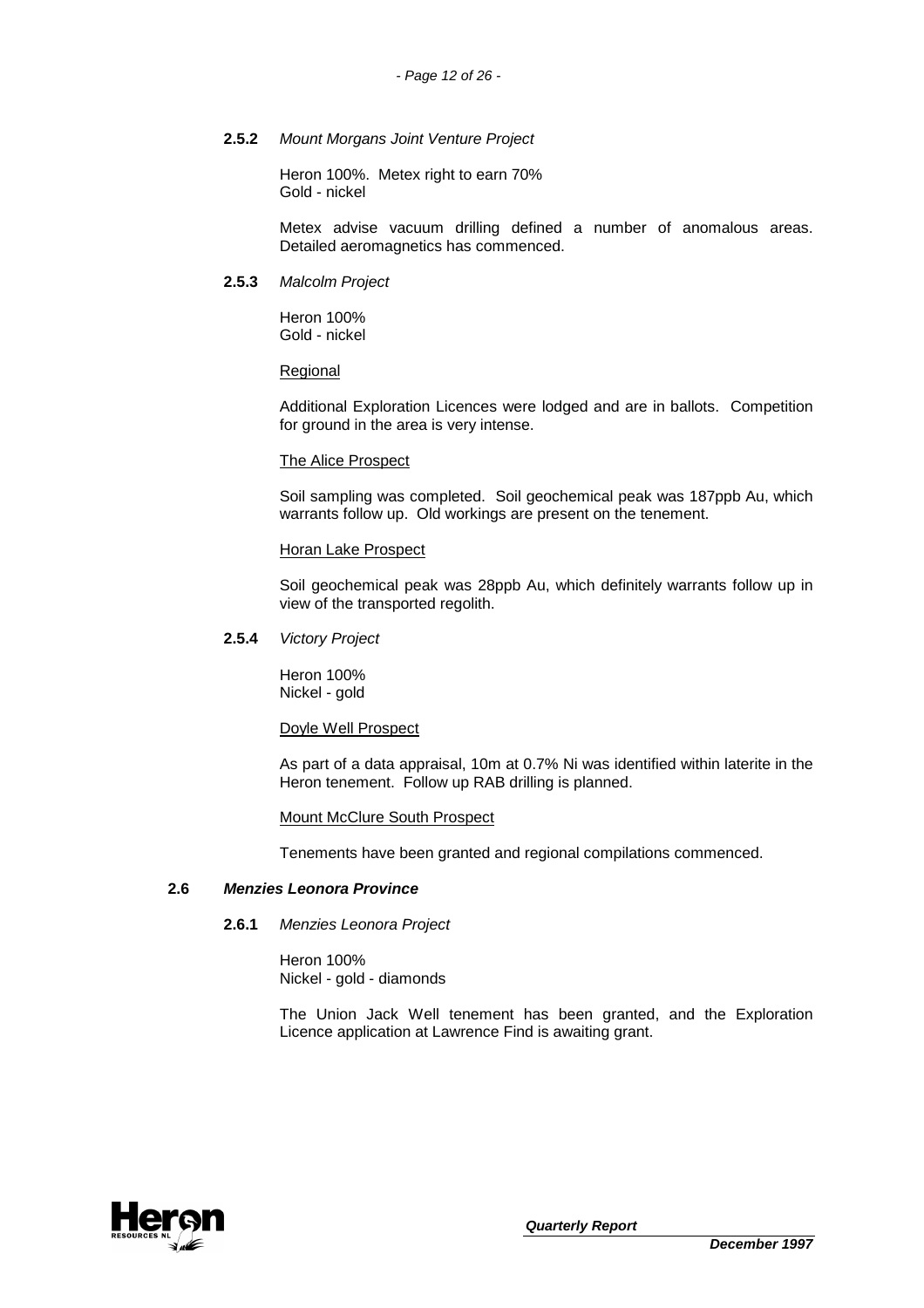## **2.7 Ida Fault Province**

## **2.7.1** Snake Hill Joint Venture Project

Heron 100%. Connemara right to earn 70% Gold - nickel

Drilling was delayed, due to rig commitments elsewhere. The program is now planned for the March Quarter.

## **2.7.2** Blister Dam Joint Venture Project

Heron 100%. Normandy Exploration right to earn 70% Gold

The project area is located 100km NW of Kalgoorlie, on the Zuleika Shear Zone.

Results have been received for a regolith drilling program following up previously reported soil gold anomalies. Best intercepts were:

| BDA05 | 44-48m | 4m at 0.53g/t Au |
|-------|--------|------------------|
| BDA03 | 24-32m | 8m at 0.15g/t Au |

Six bottom hole samples were submitted for petrographic description. The sequence to the south of the Zuleika Shear comprises felsic to intermediate volcanics, with some quartz veining and flooding. To the north of the Zuleika Shear, the rocks are predominantly mafic to ultramafic.

A 2,470 line kilometre aeromagnetic and radiometric survey was completed over the entire tenement at a line spacing of 50m. The data has been processed and will be interpreted prior to drilling. Preliminary work has revealed several approximately N-S trending faults which cross the Zuleika Shear and a zone of intense deformation within the ultramafic sequence north of the Shear.

Compilation of open file data has been completed. Previous drilling has been conducted on 200m spaced traverses and focussed on shear zones within the ultramafics to the north of the Zuleika Shear. Several significant intersections were reported including 26-32m, 6m at 0.8g/t Au and 32-38m, 6m at 0.88g/t Au.

A 4,000m Aircore drilling program is planned for the March Quarter. The aim of this drilling is to test the Norex BLEG soil anomaly on the western portion of the tenement, in-fill drilling around BDA05, follow up Newcrest drilling along the Zuleika Shear, and test the ultramafic-felsic/intermediate contact.

## **2.7.3** Bullabulling Project

Heron 100% Nickel - gold

Grant of Exploration Licences is awaited.

Reconnaissance soil geochemistry commenced on granted Prospecting Licences. No gold or nickel targets were generated.

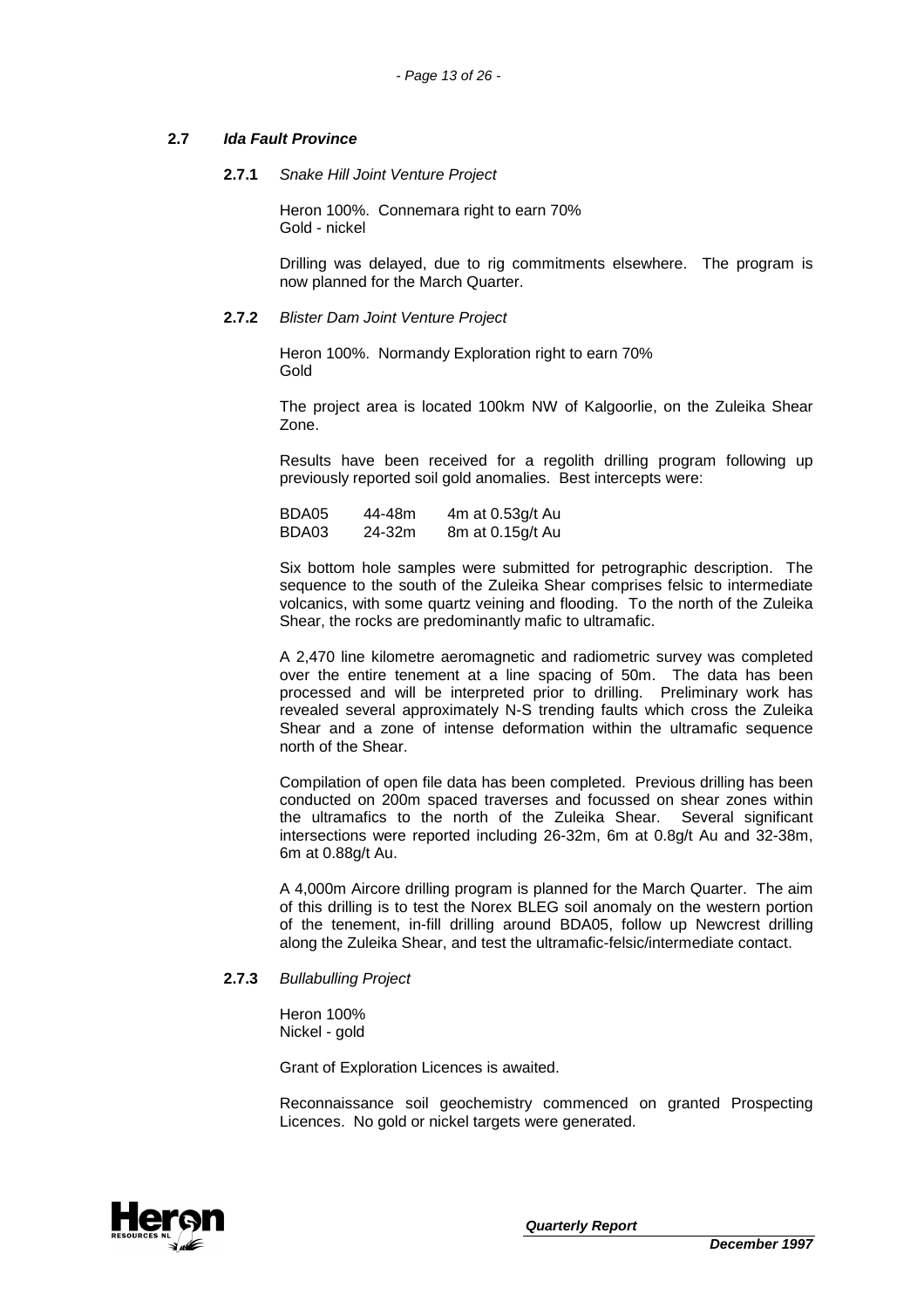## **2.7.4** Frances Lesley Project

Heron 100% Gold - nickel

The project area is located 100km NW of Kalgoorlie, within an area of active gold mining operations at Carbine and Davyhurst.

Farm out discussions are current, aimed at follow up of soil gold anomalies generated by Heron.

Additional Exploration Licences have been lodged.

## **2.7.5** Yilmia Hill Project

Heron 100% Nickel - gold

Exploration Licence applications are awaiting grant.

## **2.7.6** Cowan Project

Heron 100% Nickel - gold

Exploration Licence applications have been lodged.

Cowan covers lacustrine sediments on Lake Cowan, and represents a major land holding in a prime exploration area completely surrounded by Mining Leases associated with Versaille, Eudynie and the Peninsula gold mining centres. The Heron application is in a ballot.

Pioneer covers the Mariners-Dordie Rocks nickel sulphide-hosting komatiite succession. The Pioneer komatiite has been previously diamond drilled testing for nickel sulphide occurrences. The main Heron target is lateritic nickel. There are no competing applications.

## **2.8 Dundas Province**

## **2.8.1** Dundas Lake Project

Heron 100% Gold - uranium - vanadium

Open file interpretation has confirmed potential palaeochannel settings. Due to access problems in a lacustrine environment, drill follow up is in abeyance. Farm-out may be sought for the prospect.

## **2.9 Kambalda Domain Province**

**2.9.1** Binduli East Joint Venture Project

Heron 100%. MPI right to earn 70% Gold - nickel

This 16 $km^2$  contiguous tenement holding straddling the Abattoir Shear is located 5km SW of Kalgoorlie. Field work is in abeyance, pending finalisation of the joint venture agreement.

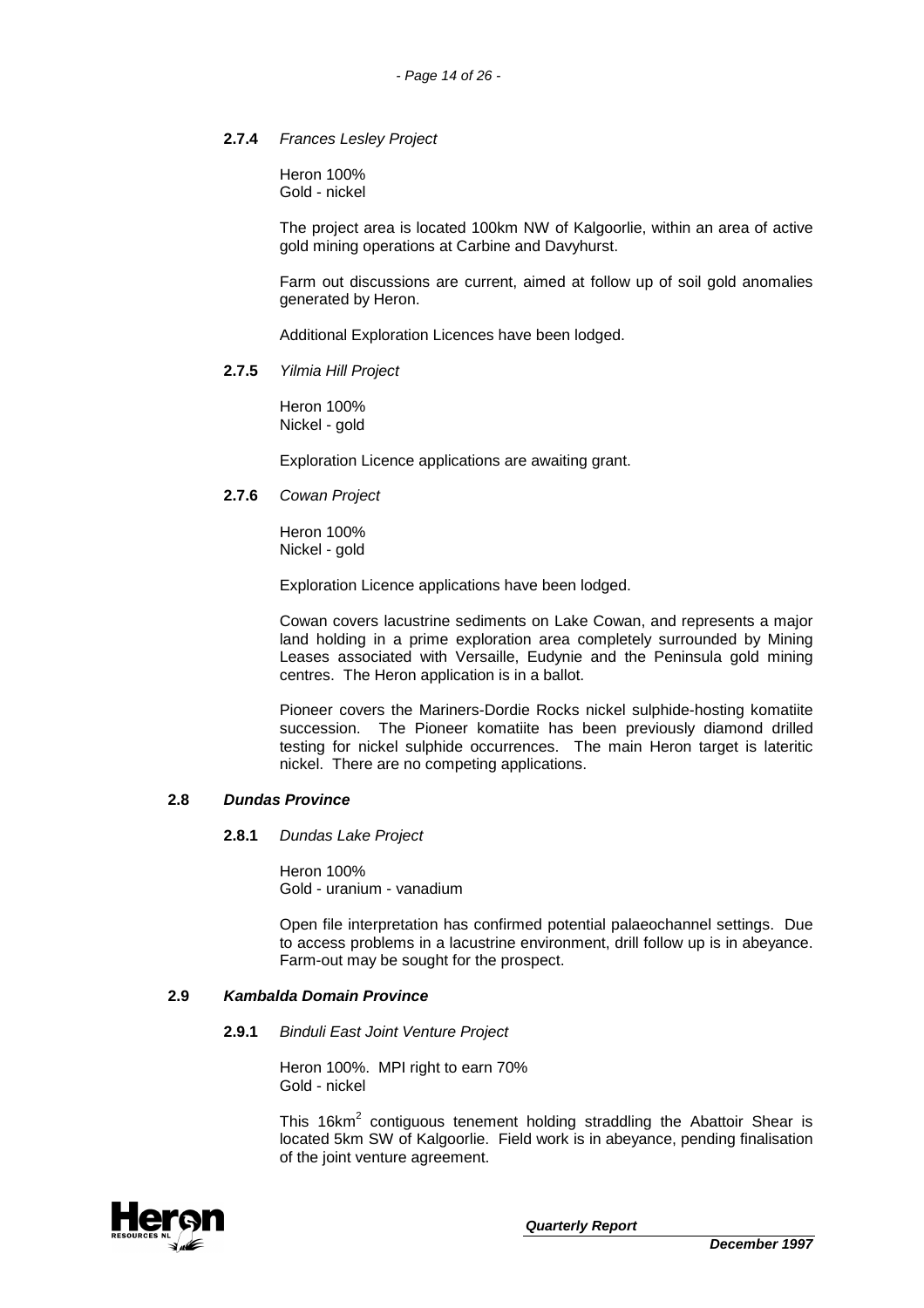## **2.10 Southern Cross Province**

## **2.10.1** Bungalbin Project

Heron 100% Iron ore - gold

The area is east along strike of the Marda gold mining centre, within an area of pervasive laterite cover. The application area includes an iron ore resource. Tenement grant is awaited.

## **2.10.2** Maggie Hays Hill Project

Heron 100% Nickel - gold

Initial data evaluation has commenced. Excellent potential exists for Maggie Hays-Emily Ann style structurally related massive nickel sulphide. The Heron project area will require blanket ground SIROTEM surveying over and along strike of the komatiite sequence.

Lateritic nickel is recorded in previous RAB drilling from the southern tenement area.

## **2.11 Gawler Craton Province**

**2.11.1** G2 Project

Heron 100% Gold - copper - uranium - diamonds

Crest have withdrawn from the Joint Venture. A new joint venture partner is being sought.

Reconnaissance of the project area was undertaken, to assess drilling priorities.

## **I J BUCHHORN MANAGING DIRECTOR**

The information is based on, and accurately reflects, information compiled by Ian James Buchhorn, who is a Member of the Australasian Institute of Mining and Metallurgy.

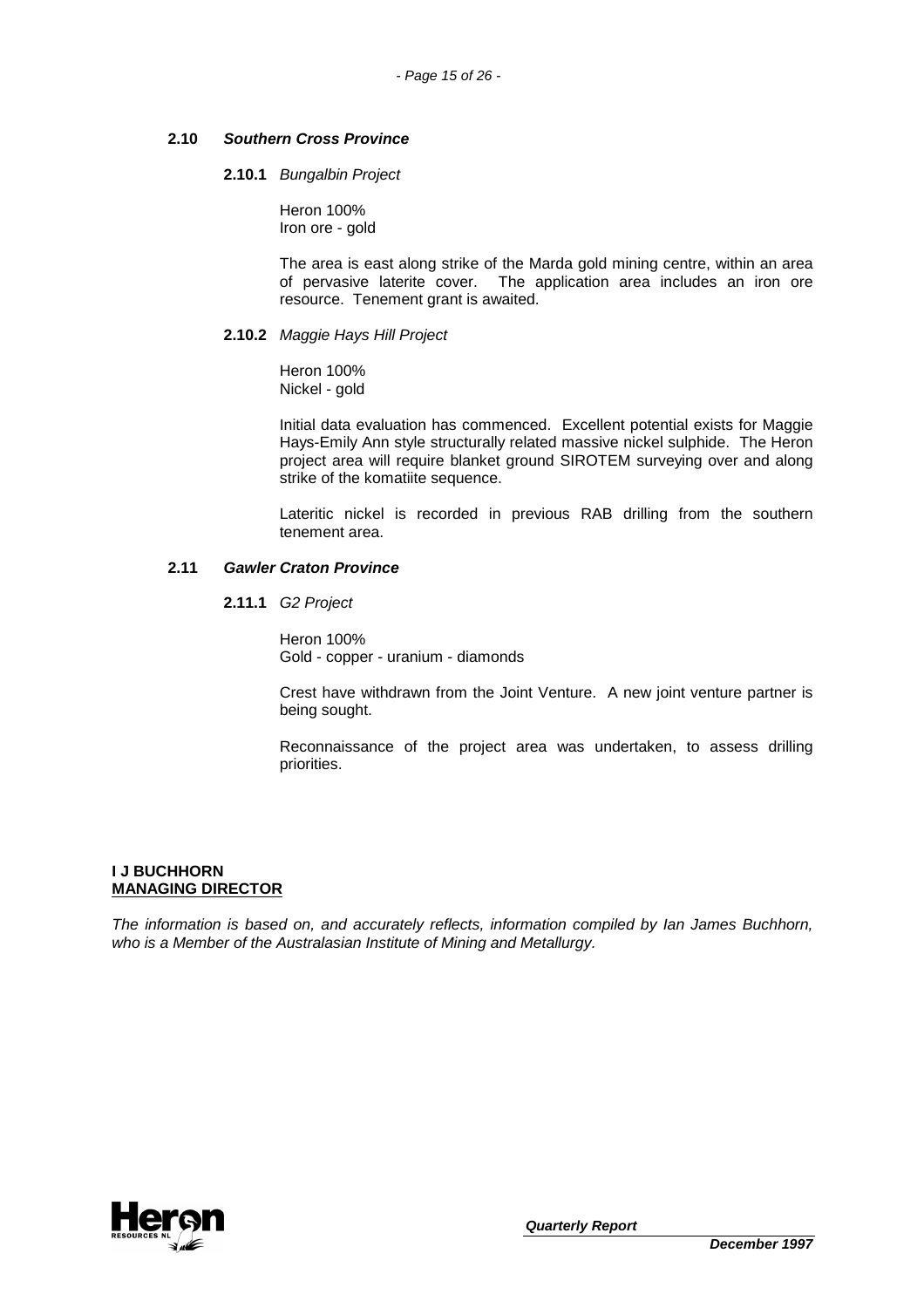#### **Glossary of Terms**

"Aeromagnetic Survey" means a survey made from the air, recording variations in the earth's magnetic field.

"Alteration" means rock-forming minerals which have been chemically changed.

"Anomaly" means a value higher or lower than expected, which outlines a zone of potential exploration interest but not necessarily of commercial significance.

"Aircore drilling" means a rotary drilling technique which uses compressed air to cut a core sample and return core fragments to surface inside the drill rods. The drill sample quality is generally good.

"Au" means gold.

"Cu" means copper.

"Geochemical Survey" means the systematic study of the variation of chemical elements in rocks or soils.

"g/t" means grams per tonne.

"Granitoid" means a family of coarse-grained igneous rocks that contain abundant quartz and feldspar.

"Helimag" means an aeromagnetic survey flown by a helicopter.

"km" means kilometres.

"km<sup>2</sup>" means square kilometres.

"Komatiite" means an ultramafic rock with high magnesium content extruded from a volcano. Textural variations include:

"Orthocumulate" means a rock which exhibits a high proportion of crystallised trapped interstitial ("intercumulus") liquid. The surrounded ("cumulus") olivine crystals are subhedral to euhedral in form. This komatiite type is regarded as prospective for nickel sulphide mineralisation (e.g. Kambalda nickel mine).

"Mesocumulate" means a rock with cumulus crystals exhibiting extensive mutual boundary contact, but retaining some recognisable interstitial material. This rock type is prospective for lateritic nickel.

"Adcumulate" means a rock with little or no intercumulus material and characterised dominantly by anhedral crystals. This rock type is regarded as prospective for nickel laterite mineralisation.

"m" means metres.

"Mineralisation" means, in economic geology, the introduction of valuable elements into a rock body.

"MMI" means the Mobile Metal Ion Process<sup>TM</sup>, which is a partial extraction soil geochemical technique considered to be very effective for nickel and gold exploration.

"Ni" means nickel.

"Olivine" means a magnesium-iron silicate mineral, often occurring in rocks prospective for nickel.

"prospect" means a target upon which exploration programs are planned or have commenced.

"project" means a grouping of prospects within a geographic location, often with a common geological setting.

"province" means a grouping of projects within a geological district defined by a major mineralised crustal structure.

"ppb" means parts per billion.

"ppm" means parts per million (1g/t equals 1ppm, and 1000ppb equals 1ppm).

"RAB drilling" means the drilling technique in which a sample is returned to surface outside the rod string by compressed air. The drill sample may be subject to some degree of contamination.

"RC drilling" means the drilling method employing a rotating or hammering action on a drill bit which returns a sample to the surface inside the rod string by compressed air. The drill sample quality is generally superior to RAB.

"Shear Zone" means a zone in which crushed rock has been produced by the action of a shearing stress as on a fault. This setting is often favourable for the occurrence of gold mineralisation.

"Tectonic Zone" means a major structural feature characterised by deformation of several kilometres in width.

"Ultramafic" means rocks composed almost entirely of mafic minerals, which are prospective for nickel.

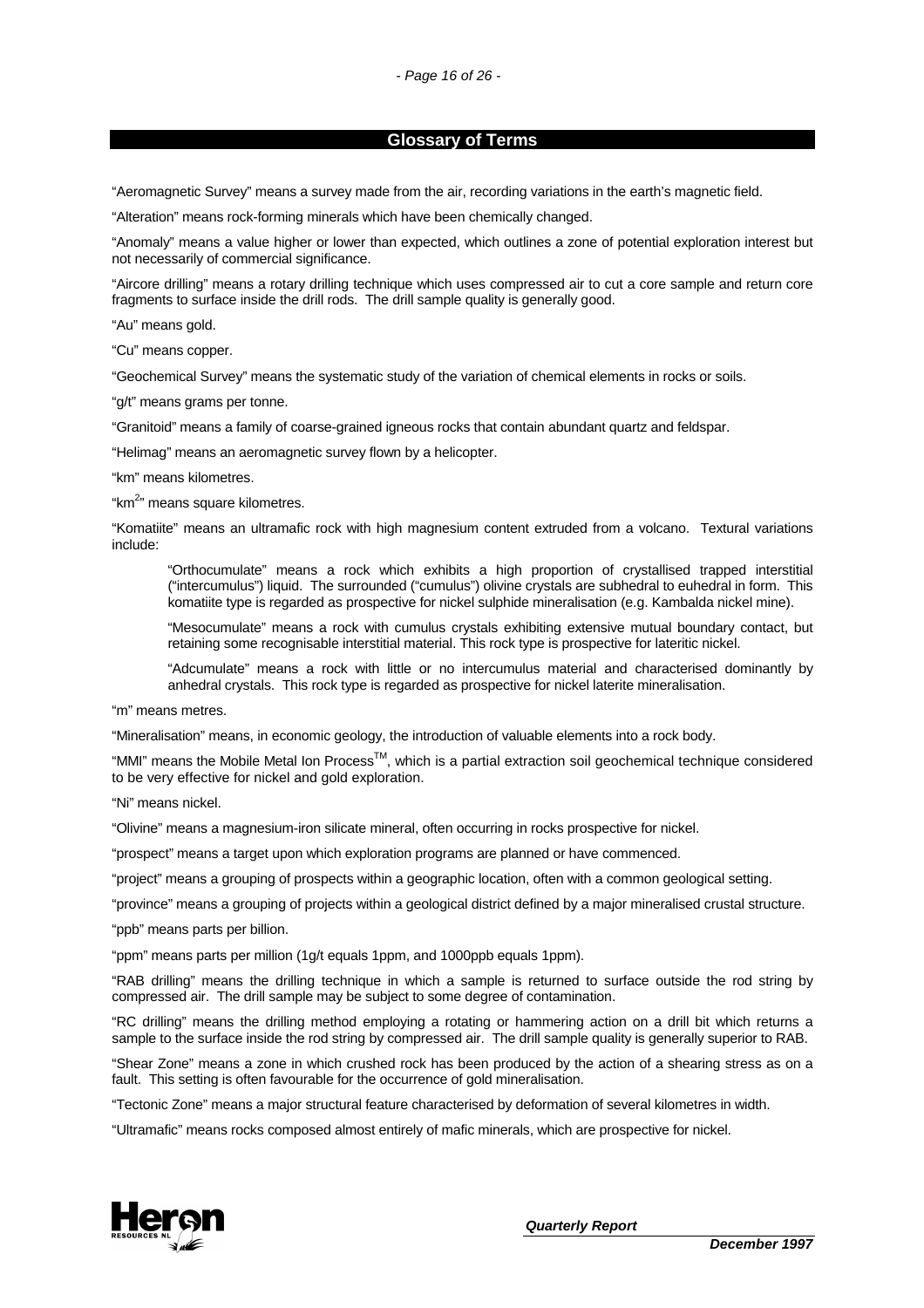# Appendix 5B

# Mining exploration entity quarterly report

| Name of entity                                                                                                                                                                                                      |                                   |                                       |  |
|---------------------------------------------------------------------------------------------------------------------------------------------------------------------------------------------------------------------|-----------------------------------|---------------------------------------|--|
| <b>Heron Resources NL</b>                                                                                                                                                                                           |                                   |                                       |  |
| ACN or ARBN                                                                                                                                                                                                         | Quarter ended ("current quarter") |                                       |  |
| 068 263 098                                                                                                                                                                                                         | 31 December 1997                  |                                       |  |
| <b>Consolidated statement of cash flows</b>                                                                                                                                                                         |                                   |                                       |  |
| Cash flows related to operating activities                                                                                                                                                                          | Current<br>Qtr<br>\$A'000         | Year to Date<br>(6 months)<br>\$A'000 |  |
| 1.1<br>Receipts from product sales and related debtors<br>Payments for:<br>1.2<br>exploration and evaluation<br>(a)<br>development<br>(b)                                                                           | (521)                             | (909)                                 |  |
| production<br>(c)<br>administration<br>(d)                                                                                                                                                                          | (81)                              | (124)                                 |  |
| 1.3<br>Dividends received<br>1.4<br>Interest and other items of a similar nature received<br>Interest and other costs of finance paid<br>1.5<br>1.6<br>Income taxes paid<br>1.7 Other (provide details if material) | 76                                | 133                                   |  |
| <b>Net Operating Cash Flows</b>                                                                                                                                                                                     | (526)                             | (900)                                 |  |
| Cash flows related to investing activities                                                                                                                                                                          |                                   |                                       |  |
| 1.8<br>Payment for purchases of:<br>prospects<br>(a)                                                                                                                                                                | (101)                             | (128)                                 |  |
| equity investments<br>(b)<br>other fixed assets<br>(c)<br>Proceeds from sale of:<br>1.9<br>(a) prospects<br>equity investments<br>(b)                                                                               | (10)                              | (92)                                  |  |
| other fixed assets<br>(c)<br>1.10 Loans to other entities<br>1.11 Loans repaid by other entities<br>1.12 Other (provide details if material)                                                                        | 4<br>4                            | (4)<br>4<br>4                         |  |
| <b>Net Investing Cash Flows</b><br>1.13 Total operating and investing cash flows (carried<br>forward)                                                                                                               | (103)<br>(629)                    | (216)<br>(1, 116)                     |  |

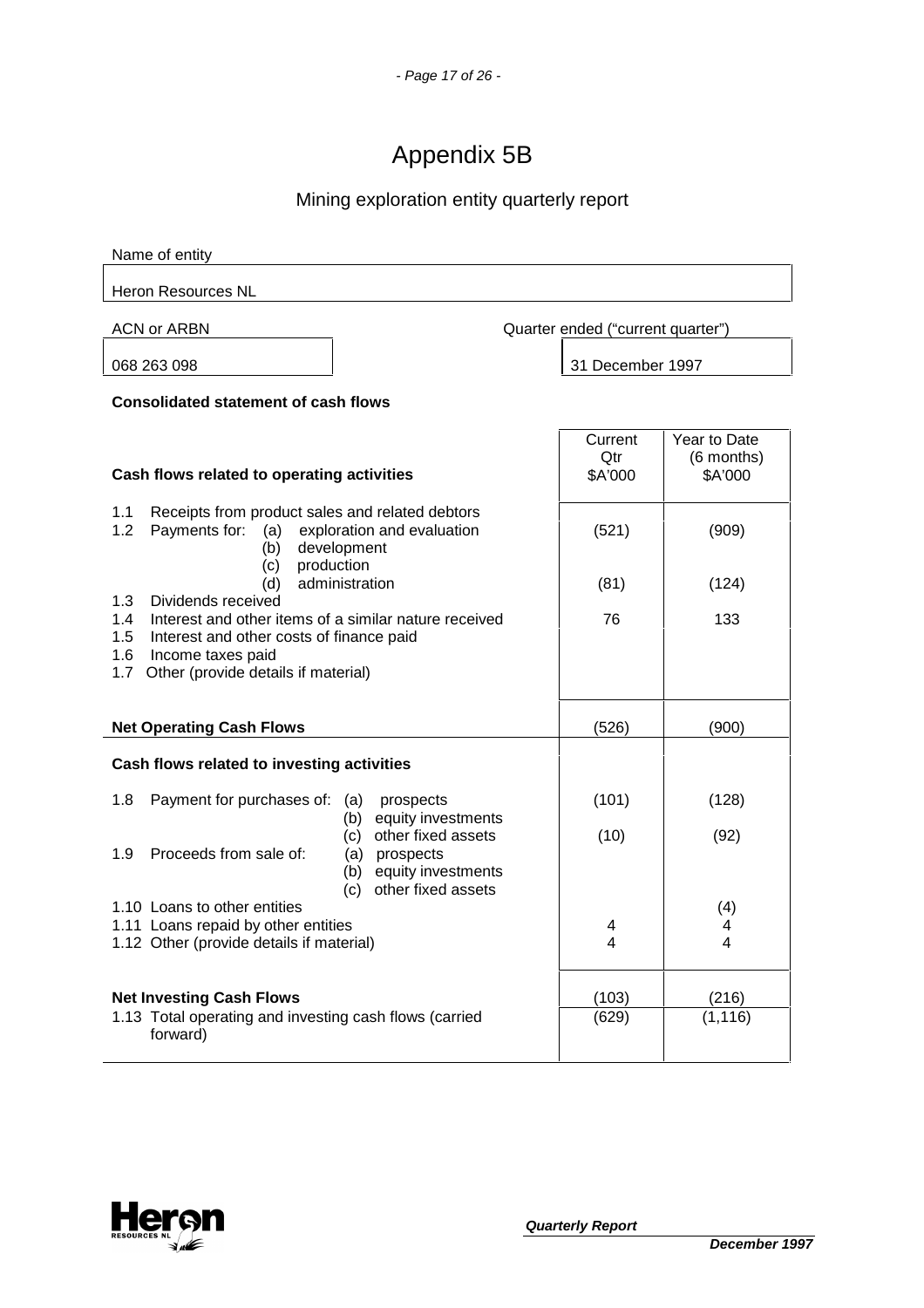| 1.13 Total operating and investing cash flows (brought<br>forward)                                                                                                                                                                                                     | (629) | (1, 116) |
|------------------------------------------------------------------------------------------------------------------------------------------------------------------------------------------------------------------------------------------------------------------------|-------|----------|
| Cash flows related to financing activities                                                                                                                                                                                                                             |       |          |
| 1.14 Proceeds from the issue of shares, options, etc.<br>1.15 Proceeds from the sale of forfeited shares<br>1.16 Proceeds from borrowings<br>1.17 Repayment of borrowings<br>1.18 Dividends paid<br>1.19 Other (provide details if material)<br>- Share Issue Expenses |       |          |
| Net financing cash flows                                                                                                                                                                                                                                               | Nil   | Nil      |
| Net increase (decrease) in cash held                                                                                                                                                                                                                                   | (629) | (1, 116) |
| 1.20 Cash at beginning of quarter/year to date<br>1.21 Exchange rate adjustments to 19                                                                                                                                                                                 | 5,085 | 5,572    |
| 1.22 Cash at end of quarter                                                                                                                                                                                                                                            | 4,456 | 4,456    |

**Payments to directors of the entity and associates of the directors Payments to related entities of the entity and associates of the related entities** 

|                                                                            | <b>Current Qtr</b><br>\$A'000 |
|----------------------------------------------------------------------------|-------------------------------|
| 1.23 Aggregate amount of payments to the parties included in<br>item $1.2$ | 65,865.10                     |
| 1.24 Aggregate amount of loans to the parties included in item 1.10        |                               |

1.25 Explanation necessary for an understanding of the transactions Directors fees, salaries and superannuation (47,904.08). Provision of secretarial services and accommodation by director related entities (17,961.02).

## **Non-cash financing and investing activities**

2.1 Details of financing and investing transactions which have had a material effect on consolidated assets and liabilities but did not involve cash flows

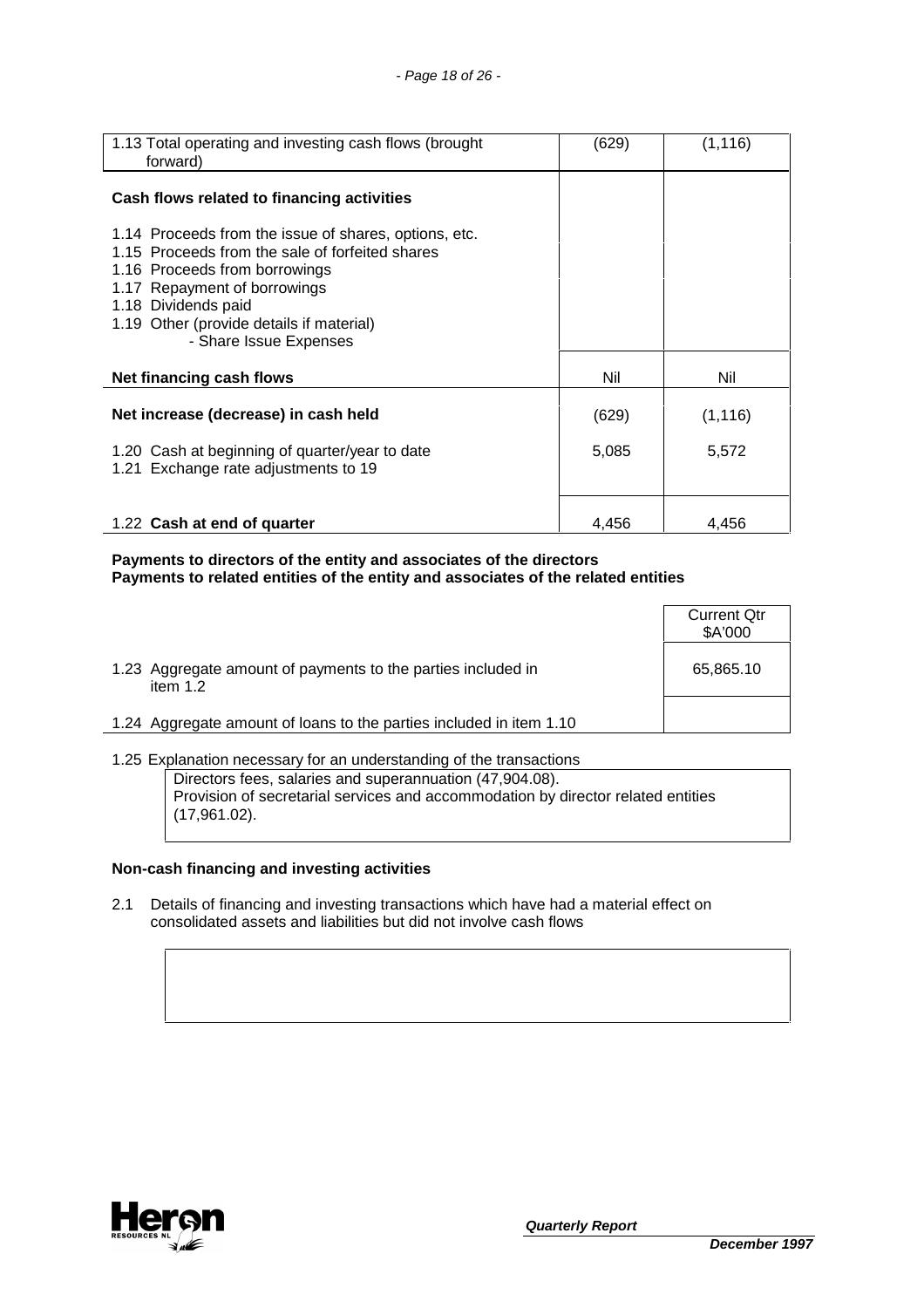2.2 Details of outlays made by other entities to establish or increase their share in projects in which the reporting entity has an interest

See attached schedule

## **Financing facilities available**

Add notes as necessary for an understanding of the position

|     |                             | Amount<br>available<br>\$A'000 | Amount used<br>\$A'000 |
|-----|-----------------------------|--------------------------------|------------------------|
| 3.1 | Loan facilities             |                                |                        |
| 3.2 | Credit standby arrangements |                                |                        |

## **Estimated cash outflows for next quarter**

|                                | \$A'000 |
|--------------------------------|---------|
| 4.1 Exploration and evaluation | 500     |
| 4.2 Development                |         |
| <b>Total</b>                   | 500     |

## **Reconciliation of cash**

Reconciliation of cash at the end of the quarter (as shown in the consolidated statement of cash flows) to related items in the accounts as follows.

|                                                  | \$A'000 | \$A'000 |
|--------------------------------------------------|---------|---------|
| 5.1 Cash on hand and at bank                     | 46      | 11      |
| 5.2 Deposits at call                             | 328     | 117     |
| 5.3 Bank Overdraft                               |         |         |
| 5.4 Other (provide details)<br><b>Bank Bills</b> | 4,082   | 4,957   |
| Total: cash at end of quarter (Item 1.22)        | 4,456   | 5,085   |



**Current Quarter** 

Previous **Quarter**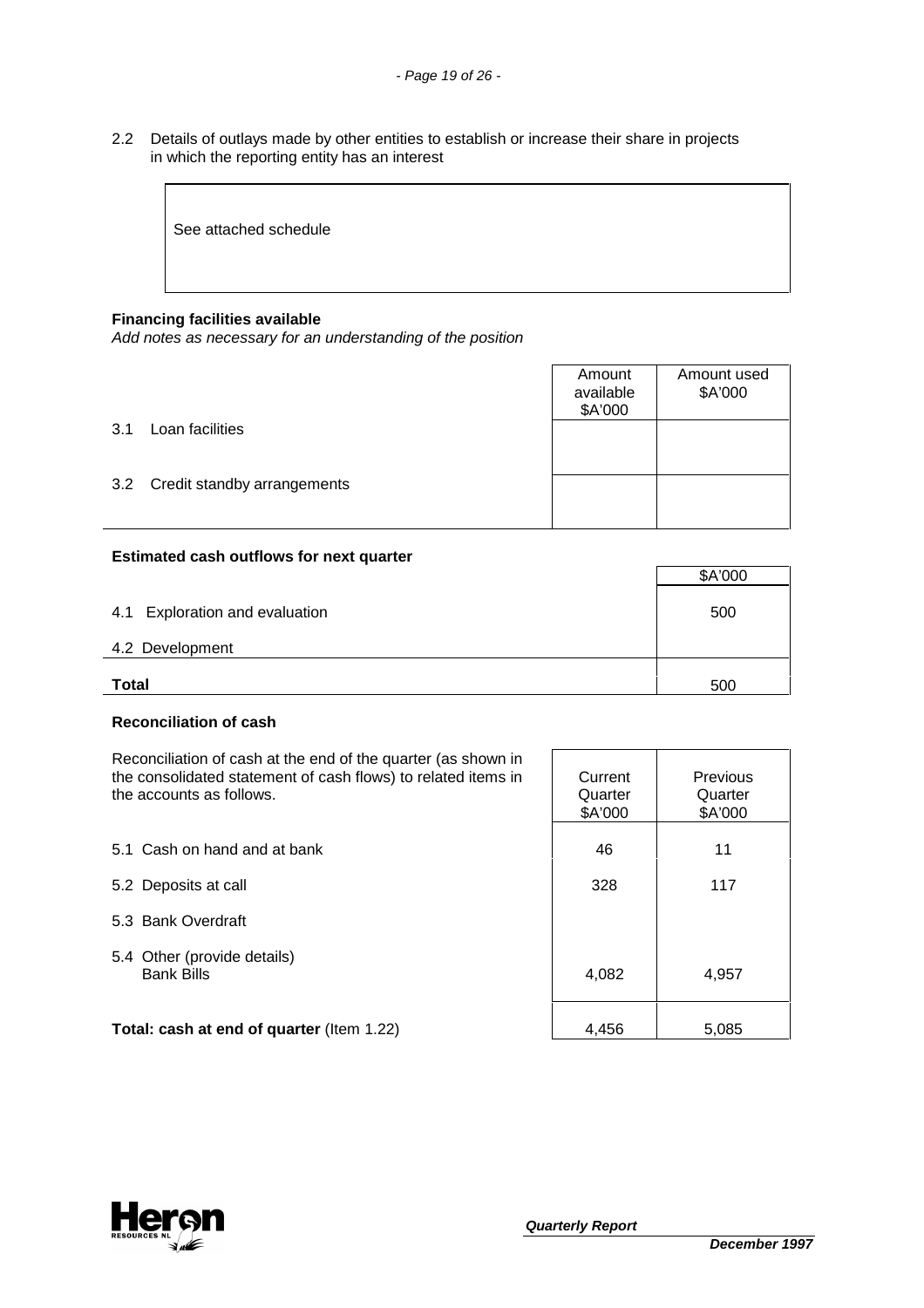## **Changes in interests in mining tenements**

|                                                                                  | Tenement<br>reference | Nature of interest<br>(note (2)) | Interest at<br>beginning of<br>quarter | Interest at<br>End of<br>Quarter |
|----------------------------------------------------------------------------------|-----------------------|----------------------------------|----------------------------------------|----------------------------------|
| 6.1 Interests in<br>mining<br>tenements<br>relinquished,<br>reduced or<br>lapsed |                       | See attached<br>schedule         |                                        |                                  |
| 6.2 Interests in<br>mining<br>tenements<br>acquired or<br>increased              |                       | See attached<br>schedule         |                                        |                                  |

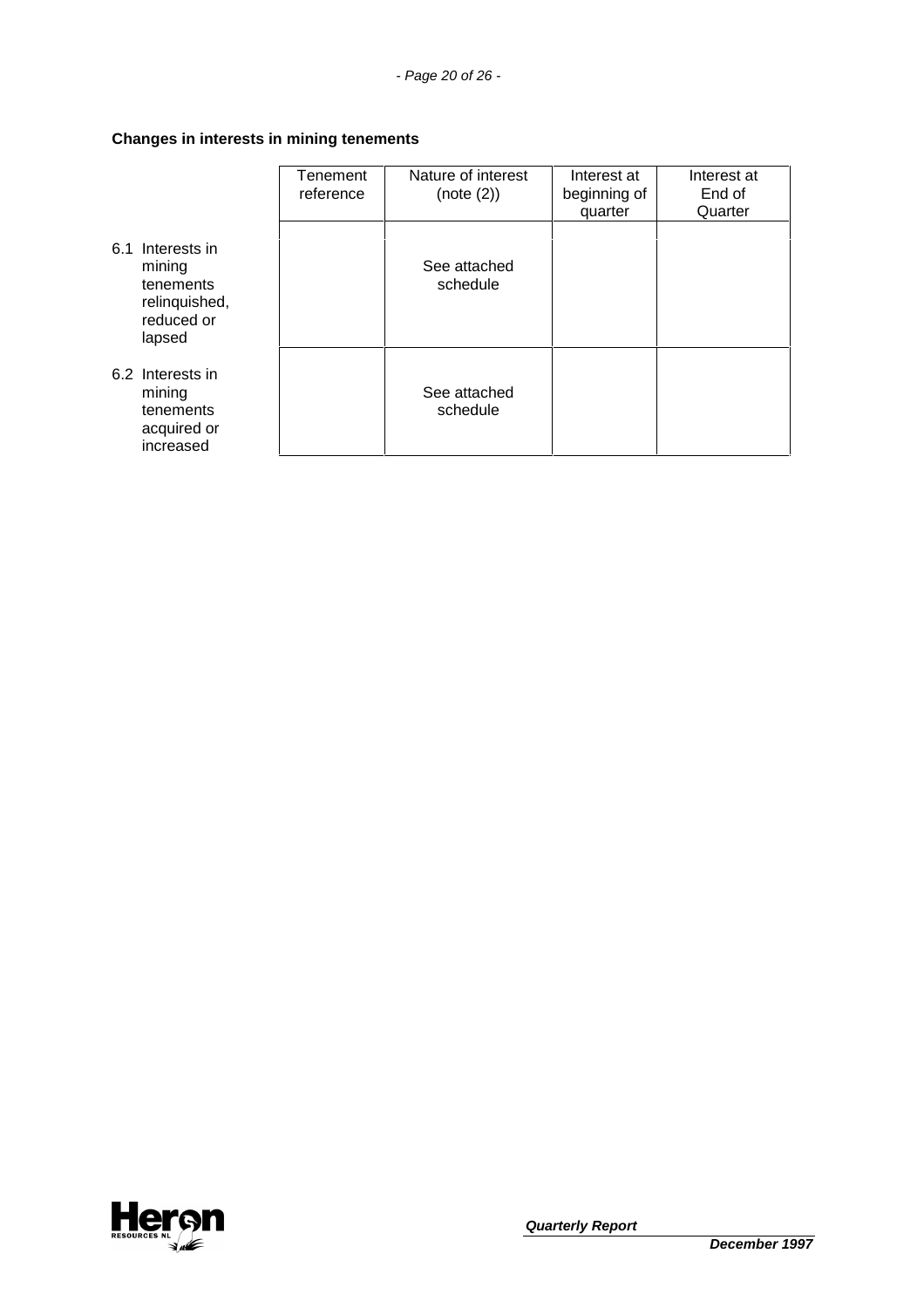## **Issued and quoted securities at end of current quarter**

Description includes rate of interest and any redemption or conversion rights together with prices and dates.

.......................................................................................................................................

|                                                     | Number Issued                    | Number<br>quoted  | Par value<br>(cents)                | Paid-up value<br>(cents)                              |
|-----------------------------------------------------|----------------------------------|-------------------|-------------------------------------|-------------------------------------------------------|
| 7.1 Preference<br>securities<br>(description)       |                                  |                   |                                     |                                                       |
| 7.2 Issued during<br>quarter                        |                                  |                   |                                     |                                                       |
| 7.3 Ordinary securities                             | 54,000,000                       | 32,800,003        | 25                                  | 25                                                    |
| 7.4 Issued during<br>quarter                        |                                  |                   |                                     |                                                       |
| 7.5 Convertible debt<br>securities<br>(description) |                                  |                   |                                     |                                                       |
| 7.6 Issued during<br>quarter                        |                                  |                   |                                     |                                                       |
| 7.7 Options<br>(description)                        | 10,000,000<br>135,000<br>150,000 | Nil<br>Nil<br>Nil | Exercise<br>Price<br>25<br>25<br>25 | Expiry<br>Date<br>30/06/2000<br>28/8/2001<br>1/9/2001 |
| 7.8 Issued during<br>quarter                        | 500,000                          | $\overline{N}$ il | 25                                  | 15/12/2001                                            |
| 7.9 Exercised during<br>quarter                     |                                  |                   |                                     |                                                       |
| 7.10 Expired during<br>quarter                      |                                  |                   |                                     |                                                       |
| 7.11 Debentures<br>(totals only)                    |                                  |                   |                                     |                                                       |
| 7.12 Unsecured notes<br>(totals only)               |                                  |                   |                                     |                                                       |

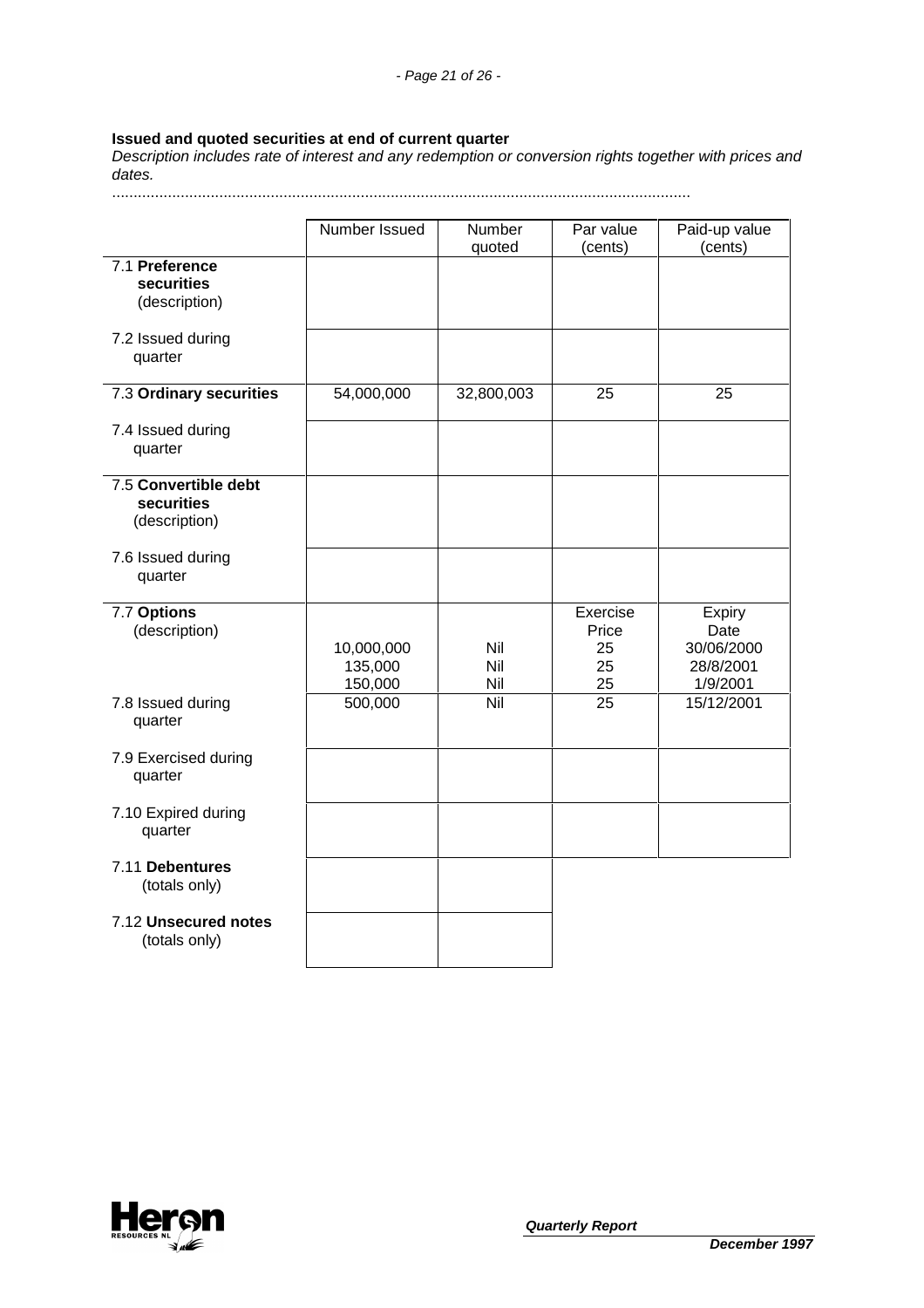## **2.2 Details of outlays made by other entities to establish or increase their share in projects in which the reporting entity has an interest.**

- **1.** MPI-Outokumpu has the right to earn a 75% equity interest in the Scotia Kanowna Joint Venture Project tenements through sole funding the initial \$1,500,000 of exploration.
- **2.** Golden State Resources NL has the right to earn a 60% equity interest in the Menzies East Joint Venture Project tenements through sole funding the initial \$250,000 of exploration.
- **3.** Metex Resources NL has the right to earn a 70% equity interest in the Laverton Joint Venture Project tenements through sole funding the initial \$500,000 of exploration.
- **4.** Metex Resources NL has the right to earn a 70% equity interest in the Mt Morgans Joint Venture Project tenements through sole funding the initial \$200,000 of exploration.
- **5.** Connemara Gold Mines Pty Limited has the right to earn a 70% equity interest in the Snake Hill Joint Venture Project tenements through sole funding the initial \$300,000 of exploration.
- **6.** Kundana Gold Pty Limited has the right to earn a 50% equity interest in the Mungari Northwest Joint Venture Project tenements through sole funding the initial \$3,000,000 of exploration.
- **7.** Normandy Gold Pty Limited has the right to earn a 70% equity interest in the Blister Dam Joint Venture Project tenements through sole funding the initial \$250,000 of exploration.
- **8.** Mining Project Investors Pty Limited has the right to earn a 70% equity interest in the Binduli East Joint Venture Project tenements through sole funding the initial \$750,000 of exploration.

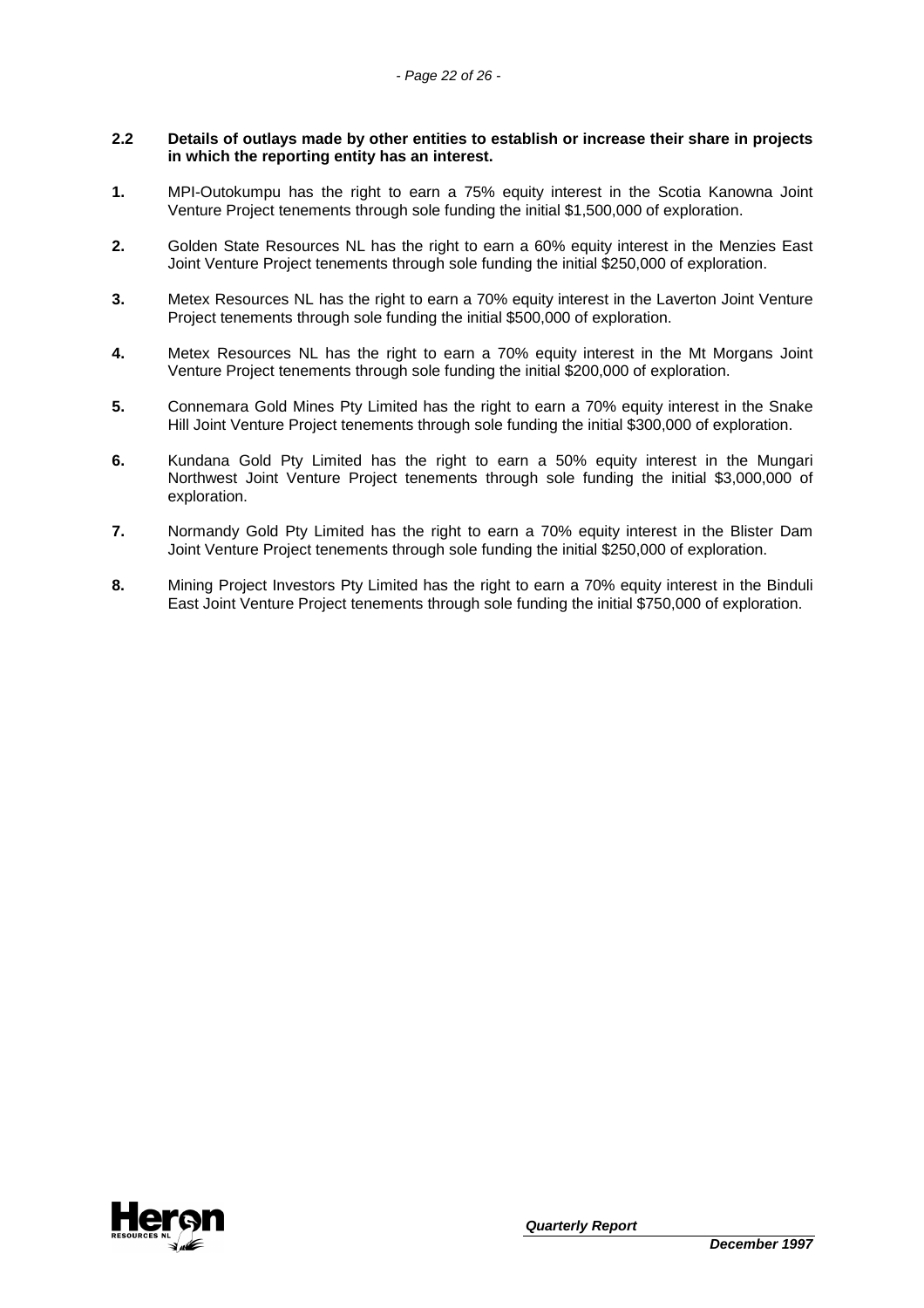## **6.1 Interests in Mining Tenements relinquished, reduced or lapsed**

| <b>Tenement</b>  | <b>Nature of Interest</b> | <i><u><b>Interest</b></u></i> | <i><b>Interest</b></i> |
|------------------|---------------------------|-------------------------------|------------------------|
| <b>Reference</b> |                           | <b>Beginning of Quarter</b>   | <b>End of Quarter</b>  |
| E39/581          | Withdrawn (ballot loss)   | 100                           |                        |

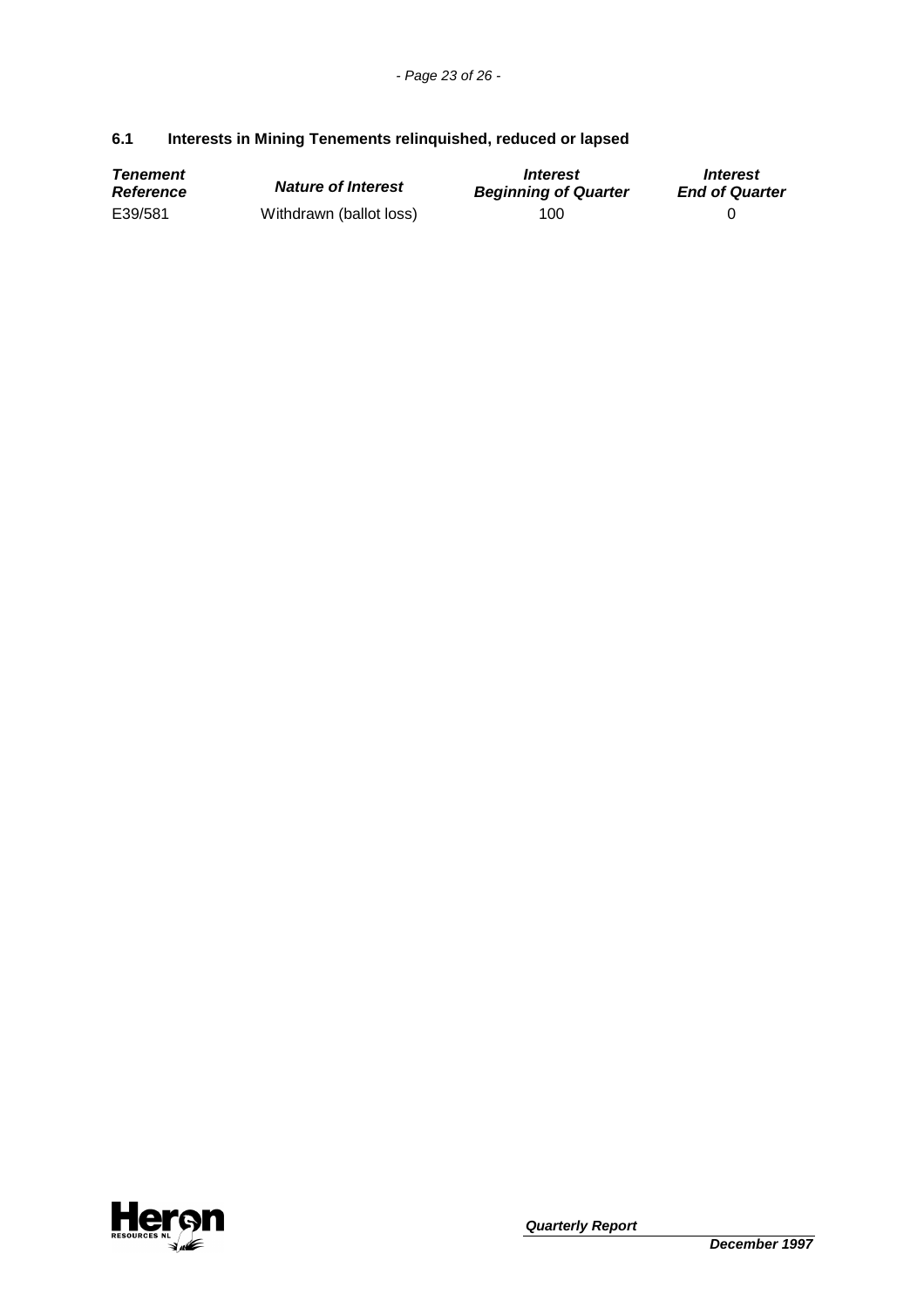| 6.2 | Interests in Mining Tenements acquired or increased |  |
|-----|-----------------------------------------------------|--|
|-----|-----------------------------------------------------|--|

| <b>Tenement</b><br><b>Reference</b> | <b>Nature of Interest</b>            | <b>Interest</b><br><b>Beginning of</b><br>Quarter | <b>Interest</b><br><b>End of Quarter</b> |
|-------------------------------------|--------------------------------------|---------------------------------------------------|------------------------------------------|
| E15/570                             | Registered Applicant (Ballot)        | 0                                                 | 100                                      |
| E15/573                             | <b>Registered Applicant</b>          | $\mathbf 0$                                       | 100                                      |
| E16/172                             | <b>Registered Applicant</b>          | 0                                                 | 100                                      |
| E16/173                             | <b>Registered Applicant</b>          | 0                                                 | 100                                      |
| E16/174                             | <b>Registered Applicant</b>          | 0                                                 | 100                                      |
| E25/172                             | <b>Registered Applicant (Ballot)</b> | 0                                                 | 100                                      |
| E25/176                             | <b>Registered Applicant</b>          | 0                                                 | 100                                      |
| E28/860                             | <b>Registered Applicant</b>          | 0                                                 | 100                                      |
| E28/861                             | <b>Registered Applicant</b>          | 0                                                 | 100                                      |
| E28/862                             | <b>Registered Applicant</b>          | 0                                                 | 100                                      |
| E28/863                             | <b>Registered Applicant</b>          | 0                                                 | 100                                      |
| E28/871                             | <b>Registered Applicant (Ballot)</b> | 0                                                 | 100                                      |
| E28/881                             | <b>Registered Applicant</b>          | 0                                                 | 100                                      |
| E28/886                             | <b>Registered Applicant (Ballot)</b> | 0                                                 | 100                                      |
| E28/887                             | <b>Registered Applicant (Ballot)</b> | 0                                                 | 100                                      |
| E28/888                             | <b>Registered Applicant</b>          | 0                                                 | 100                                      |
| E29/368                             | Registered Applicant (Ballot)        | 0                                                 | 100                                      |
| E31/372                             | <b>Registered Applicant (Ballot)</b> | 0                                                 | 100                                      |
| E31/373                             | <b>Registered Applicant (Ballot)</b> | 0                                                 | 100                                      |
| E31/374                             | <b>Registered Applicant (Ballot)</b> | 0                                                 | 100                                      |
| E31/375                             | <b>Registered Applicant</b>          | 0                                                 | 100                                      |
| E31/376                             | Registered Applicant (Ballot)        | 0                                                 | 100                                      |
| E31/377                             | <b>Registered Applicant (Ballot)</b> | 0                                                 | 100                                      |
| E31/385                             | <b>Registered Applicant</b>          | 0                                                 | 100                                      |
| E31/388                             | <b>Registered Applicant</b>          | 0                                                 | 100                                      |
| E31/389                             | Registered Applicant (Ballot)        | 0                                                 | 100                                      |
| E31/390                             | <b>Registered Applicant (Ballot)</b> | 0                                                 | 100                                      |
| E31/391                             | <b>Registered Applicant</b>          | 0                                                 | 100                                      |
| E31/392                             | <b>Registered Applicant (Ballot)</b> | 0                                                 | 100                                      |
| E39/680                             | <b>Registered Applicant</b>          | 0                                                 | 100                                      |
| E39/681                             | <b>Registered Applicant</b>          | 0                                                 | 100                                      |
| E39/682                             | <b>Registered Applicant</b>          | 0                                                 | 100                                      |
| E40/127                             | <b>Registered Applicant (Ballot)</b> | 0                                                 | 100                                      |
| E40/132                             | <b>Registered Applicant</b>          | 0                                                 | 100                                      |
| E63/616                             | <b>Registered Applicant</b>          | 0                                                 | 100                                      |
| E63/617                             | <b>Registered Applicant</b>          | 0                                                 | 100                                      |
| E63/618                             | <b>Registered Applicant</b>          | 0                                                 | 100                                      |
| E63/619                             | Registered Applicant                 | 0                                                 | 100                                      |
| E63/620                             | Registered Applicant                 | $\mathbf 0$                                       | 100                                      |

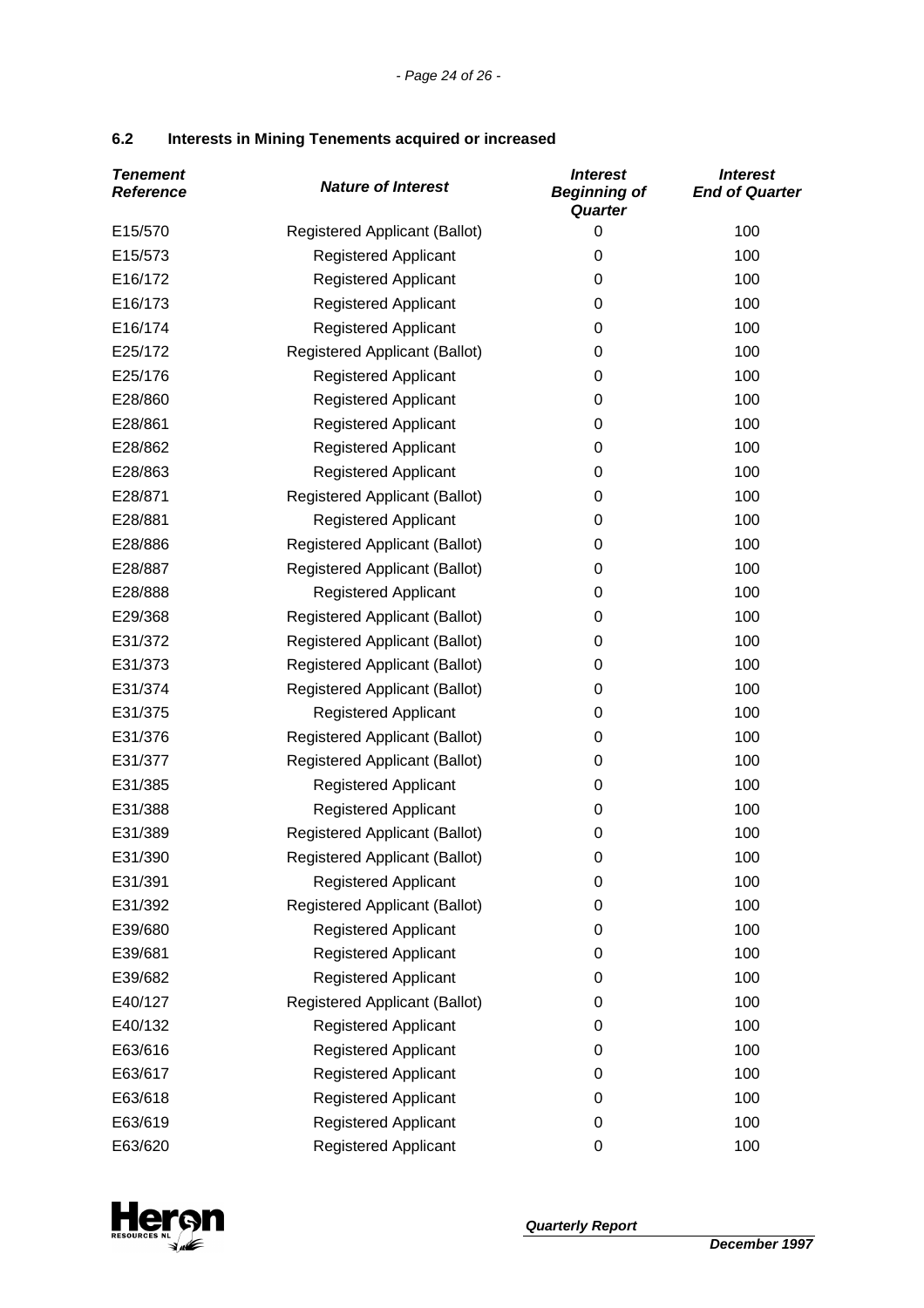## - Page 25 of 26 -

| Tenement<br><b>Reference</b> | <b>Nature of Interest</b>   | <i><b>Interest</b></i><br><b>Beginning of</b><br>Quarter | <b>Interest</b><br><b>End of Quarter</b> |
|------------------------------|-----------------------------|----------------------------------------------------------|------------------------------------------|
| E63/625                      | <b>Registered Applicant</b> | 0                                                        | 100                                      |
| M24/702                      | <b>Registered Applicant</b> | 0                                                        | 100                                      |
| P15/4049                     | <b>Registered Applicant</b> | 0                                                        | 100                                      |
| P15/4050                     | <b>Registered Applicant</b> | 0                                                        | 100                                      |
| P15/4051                     | <b>Registered Applicant</b> | 0                                                        | 100                                      |
| P15/4052                     | <b>Registered Applicant</b> | 0                                                        | 100                                      |
| P15/4053                     | <b>Registered Applicant</b> | 0                                                        | 100                                      |
| P31/1485                     | <b>Registered Holder</b>    | 0                                                        | 100                                      |
| P31/1538                     | <b>Registered Holder</b>    | $\pmb{0}$                                                | 100                                      |
| P63/1038                     | <b>Registered Applicant</b> | 0                                                        | 100                                      |
| P63/1039                     | <b>Registered Applicant</b> | 0                                                        | 100                                      |
| P63/1040                     | <b>Registered Applicant</b> | 0                                                        | 100                                      |
| P63/1041                     | <b>Registered Applicant</b> | 0                                                        | 100                                      |
| P63/1042                     | <b>Registered Applicant</b> | 0                                                        | 100                                      |
| P63/1043                     | <b>Registered Applicant</b> | $\pmb{0}$                                                | 100                                      |
| P63/1044                     | <b>Registered Applicant</b> | 0                                                        | 100                                      |
| P63/1045                     | <b>Registered Applicant</b> | 0                                                        | 100                                      |
| P63/1046                     | <b>Registered Applicant</b> | 0                                                        | 100                                      |